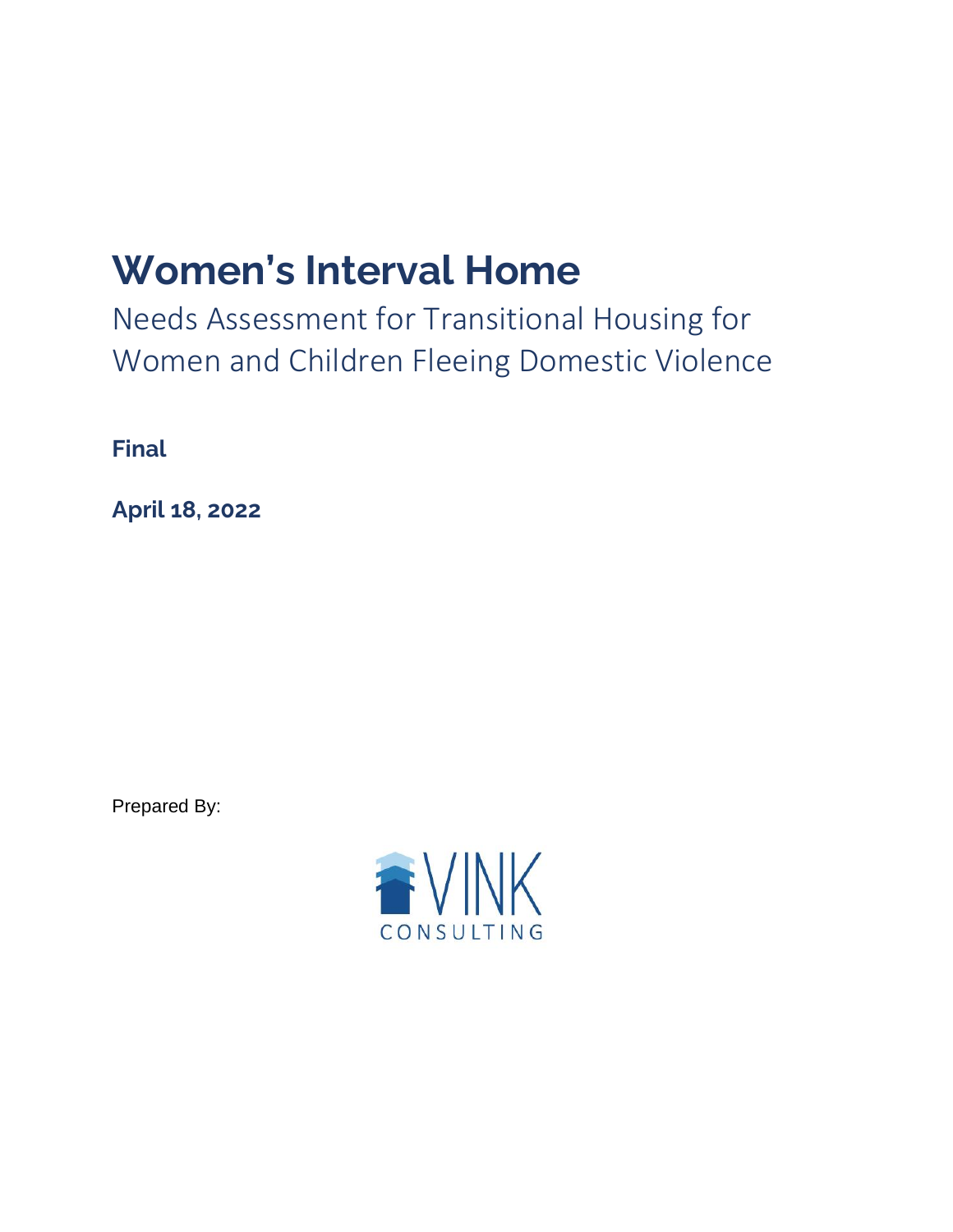## Summary of Key Findings

In 2020/21, Women's Interval Home had shelter admissions of 120 women and 51 children (171 total admissions). Between 2016 to 2021, the Women's Interval Home served between 102 and 115 different women and their children each year. In 2020/21, 105 different women and their children accessed shelter from Women's Interval Home. This was lower than in 2019/20, when 112 women accessed shelter. The lower number may be a result of the COVID-19 pandemic, as many women's shelters experienced a temporary reduction in demand during over the same period, despite domestic violence and femicide increasing overall<sup>1</sup>. Many of these women and their children, as well as likely some who received non-residential services, would benefit from transitional housing, particularly those who are at risk of danger post-separation and need additional time and support to heal from their trauma and rebuild their lives.

Just over two-thirds (68%) of women who stayed at Women's Interval Home in 2020/21 were single, or without children staying with them. This suggests that approximately 57% of the spaces in transitional housing should be targeted at single women, but there is also a need for spaces for women one to two children (28%) as well as the need to accommodate larger households (15%).

Approximately 22% of the women served in the past five years identified as Indigenous. This points to a need for Women's Interval Home to ensure the transitional housing is culturally safe and culturally appropriate services are integrated into the service offerings. The profile of women and their children accessing residential facilities for victims of abuse across Canada also points to the need for culturallysafe services for 2SLGBTQ+ individuals, as well as services that are accessible and appropriate for women without permanent residency, who are unable to speak English, visible minorities, and women with disabilities. The data also suggests that women served in shelter and transitional housing may include seniors experiencing age-related health conditions, including mobility impairments and Alzheimer's and dementia.

The shelter's annual occupancy rate in 2020/21 was 67%. The shelter had to place 29 women on its priority waiting list in 2020/21 due to the shelter being at capacity. The shelter's occupancy rates were likely lower in 2020/21, as a result of the COVID-19 pandemic. Occupancy rates were significantly higher in each of the four previous years, including occupancy rates of 85%, 92% and 90% in 2017/18, 2018/19 and 2019/20, respectively. Average occupancy rates above 80% suggests that were many instances when women could not be served as a result of capacity. Having transitional housing would help address the issue of the shelter sometimes being at capacity and unable to accommodate women and their children seeking shelter. Fleeing an abusive relationship takes strength and courage, as the moments after women and children flee an abusive relationship is the most dangerous time for them. It is therefore crucial that housing options and support services, such as shelter and transitional housing, be available so that women and children fleeing abusive relationships have somewhere safe to go.

There is currently no transitional housing for women and children fleeing violence in Lambton County. The nearest transitional housing for women and children fleeing violence is a duplex located in Strathroy (70km from Sarnia). The duplex is operated by The Women's Rural Resource Centre and provides second stage housing to women moving out of its shelter who require continued security and support.

<sup>1</sup> Ontario Association of Interval and Transition Houses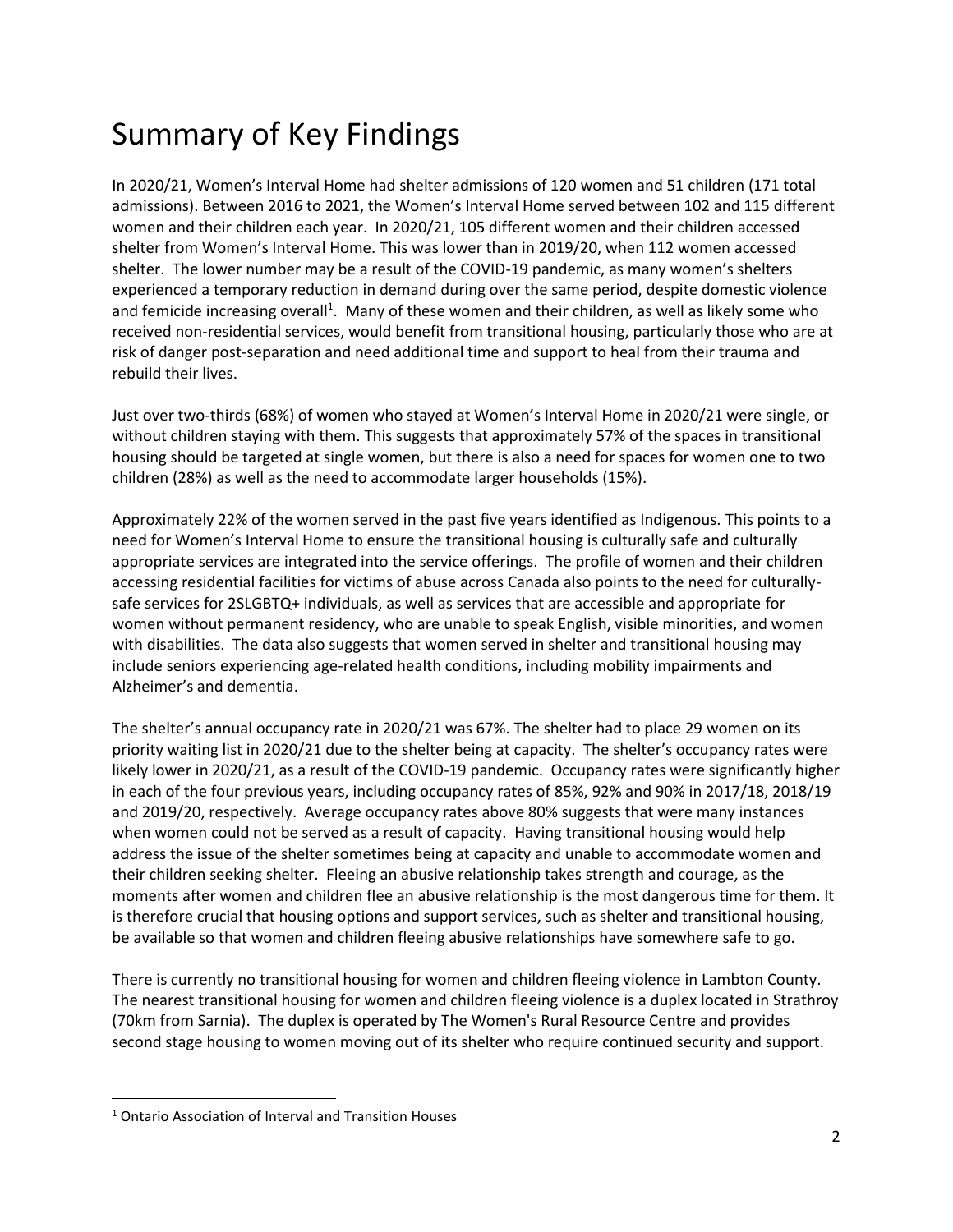A range of data on housing supply in demand points to gap in supply of affordable housing in Lambton County. Based on the 2016 Census, 3,545 households were renting and living in housing that is unsuitable, inadequate, or unaffordable, are not receiving rental assistance and need affordable rental housing. In addition, Point-In-Time homelessness count data shows that there is an estimated 345 households currently experiencing homelessness. Altogether, 3,890 households currently lack affordable rental housing in Lambton County but need affordable rental housing. This undeniably creates barriers for survivors to leave their abusers. This makes transitional housing for women and their children fleeing domestic violence even more integral to meeting the needs of these women and children.

Women's Interval Home generally only permits a six week stay. However, finding alternative housing within this timeframe can be challenging for residents. Women leave Women's Interval Home for a variety of housing and other destinations upon discharge. Women's Interval Home's data on housing destination at discharge suggests that a minimum of approximately half of the women leaving shelter, including many of those leaving to stay with family or friends, those moving to transitional housing for youth, many of those renting a room, some of those moving to market rental housing, and some of those returning to their abuser, could benefit from transitional housing.

Based on the assumption that approximately half of the women leaving shelter could benefit from transitional housing, approximately 54 women could benefit from transitional housing each year (based on an average of 108 women accessing shelter each year). Applying national average turnover rates (3.89 women per year), would translate into a need for a minimum of 14 units of transitional housing.

Several factors suggest that demand could be even higher than 14 units. For example, the 14 unit minimum does not consider the number of women who were not served in shelter because of limited capacity, the women who did not stay in shelter, but who may still benefit from transitional housing, nor does it include a vacancy factor to ensure availability when it is needed. Therefore, the total need for transitional housing is likely to be in the range of 15-18 units.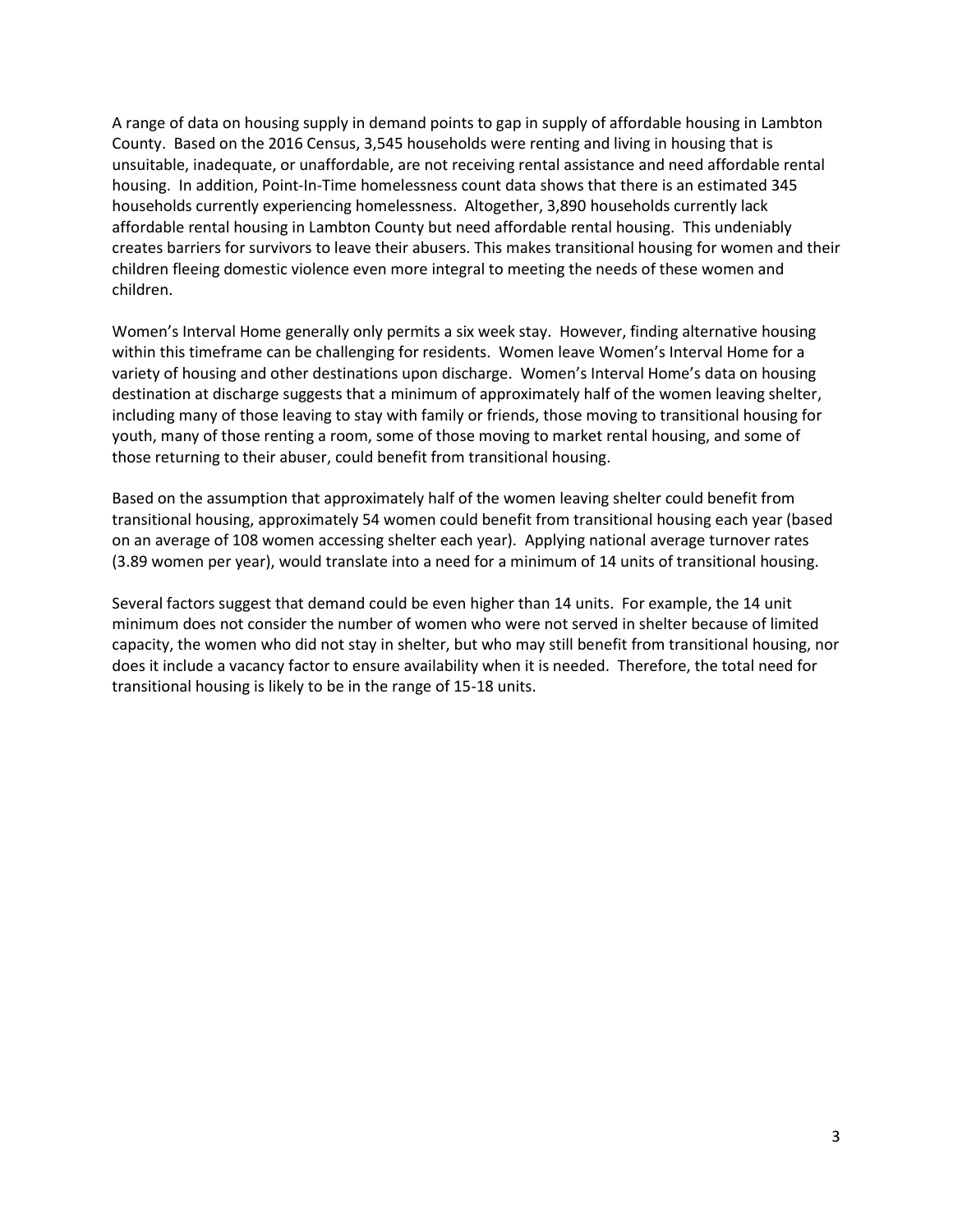### **Table of Contents**

| 1.0 |                                                                                            |
|-----|--------------------------------------------------------------------------------------------|
| 2.0 |                                                                                            |
| 2.1 |                                                                                            |
| 2.2 |                                                                                            |
| 3.0 | Housing Targeted toward Women and Children Fleeing Domestic Violence 12                    |
| 3.1 |                                                                                            |
| 3.2 |                                                                                            |
| 4.0 | Other Housing Available to Women and Children Fleeing Domestic Violence  15                |
| 5.0 | Housing Challenges of Women and Children Fleeing Domestic Violence  19                     |
| 5.1 |                                                                                            |
| 5.2 |                                                                                            |
| 6.0 | Population-Based Estimates of Need for Residential Services for Women and Children Fleeing |
| 7.0 |                                                                                            |
| 7.1 |                                                                                            |
| 7.2 |                                                                                            |
| 8.0 | Conclusions on Estimated Need for Transitional Housing Targeted toward Women and Children  |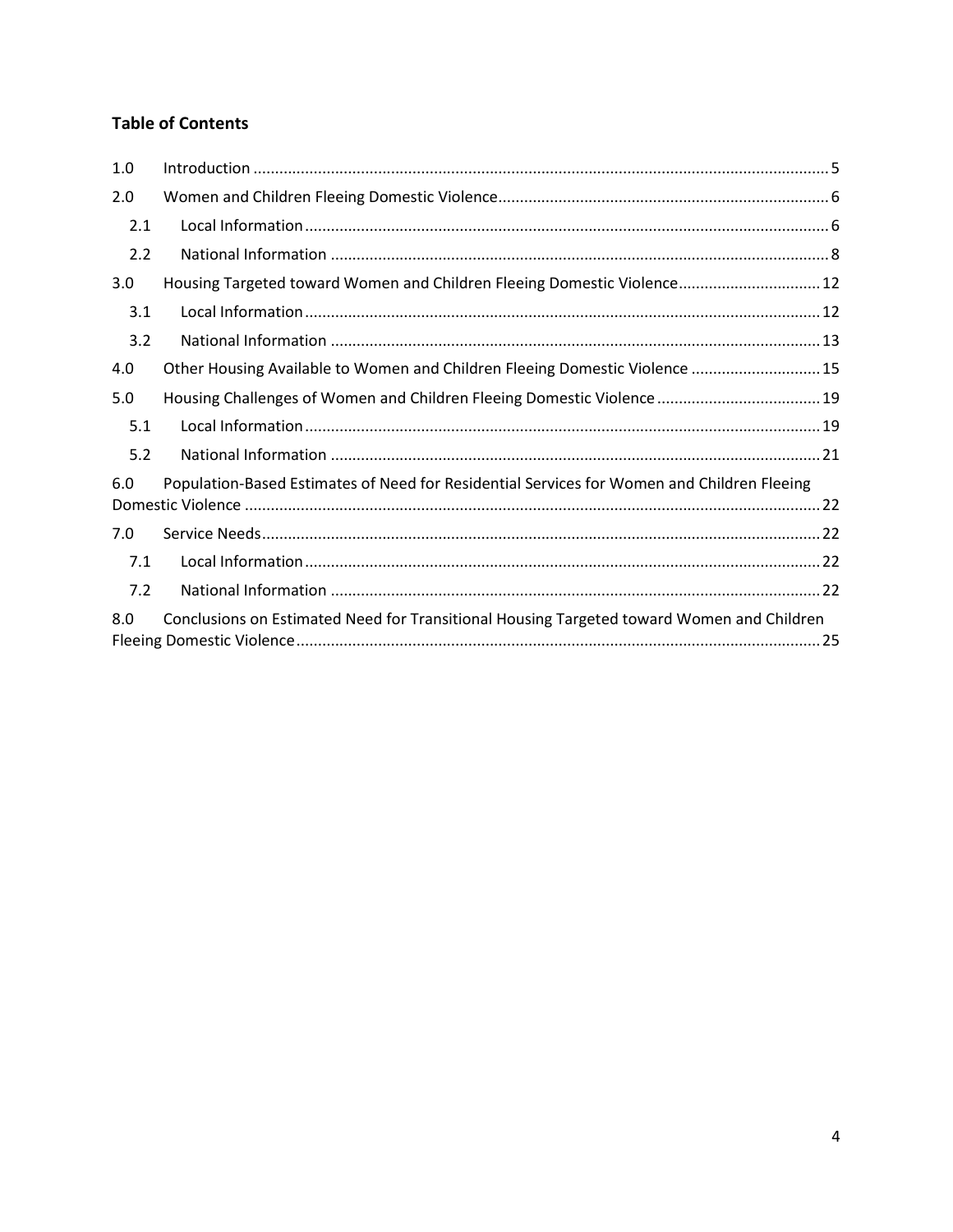## <span id="page-4-0"></span>1.0 Introduction

Women's Interval Home of Sarnia and Lambton Inc. is interested in developing transitional housing for women and children fleeing domestic violence to better serve residents exiting its emergency shelter. Its initial vision is to develop approximately 15-20 units.

This document provides a needs assessment for transitional housing for women and children fleeing domestic violence in the County of Lambton to inform any future developments by Women's Interval Home. The needs assessment is based on the collection and analysis of existing data on the need for transitional housing.

### Women's Interval Home

The Women's Interval Home of Sarnia and Lambton Inc. is a non-profit charitable organization established in 1977 to provide emergency shelter and counselling services to abused women and their children in Sarnia-Lambton. The Women's Interval Home provides 24 hours emergency and short-term shelter, support, individual and group counselling, transitional services, housing support services and child witness counselling services. By working in collaboration with local partners the Women's Interval Home strives to end the cycle of violence against women in our society.

### County of Lambton

The transitional housing would primarily serve the County of Lambton. The County of Lambton is a located in Southwestern Ontario, with a population of 128,154<sup>2</sup>. The County of Lambton includes the City of Sarnia as well as a 10 smaller urban and more rural municipalities, including:

- Township of [St. Clair](https://en.wikipedia.org/wiki/St._Clair,_Ontario)
- Municipality of [Lambton Shores](https://en.wikipedia.org/wiki/Lambton_Shores)
- Town of [Plympton](https://en.wikipedia.org/wiki/Plympton%E2%80%93Wyoming)–Wyoming
- Town of [Petrolia](https://en.wikipedia.org/wiki/Petrolia,_Ontario)
- Township of [Warwick](https://en.wikipedia.org/wiki/Warwick,_Ontario)
- Township of [Enniskillen](https://en.wikipedia.org/wiki/Enniskillen,_Ontario)
- Township of [Brooke-Alvinston](https://en.wikipedia.org/wiki/Brooke-Alvinston)
- Village of [Point Edward](https://en.wikipedia.org/wiki/Point_Edward,_Ontario)
- Township of [Dawn-Euphemia](https://en.wikipedia.org/wiki/Dawn-Euphemia)
- Village of [Oil Springs.](https://en.wikipedia.org/wiki/Oil_Springs,_Ontario)

### Intimate Partner Violence

Intimate partner violence, also known as spousal or domestic violence, is a prevalent form of genderbased violence. It refers to multiple forms of harm caused by a current or former intimate partner or spouse. Intimate partner violence can happen in many forms of relationships, including:

- within a marriage, common-law or dating relationship
- regardless of the gender and sexual orientation of the partners
- at any time during a relationship and even after it has ended

<sup>2</sup> Statistics Canada, Census, 2021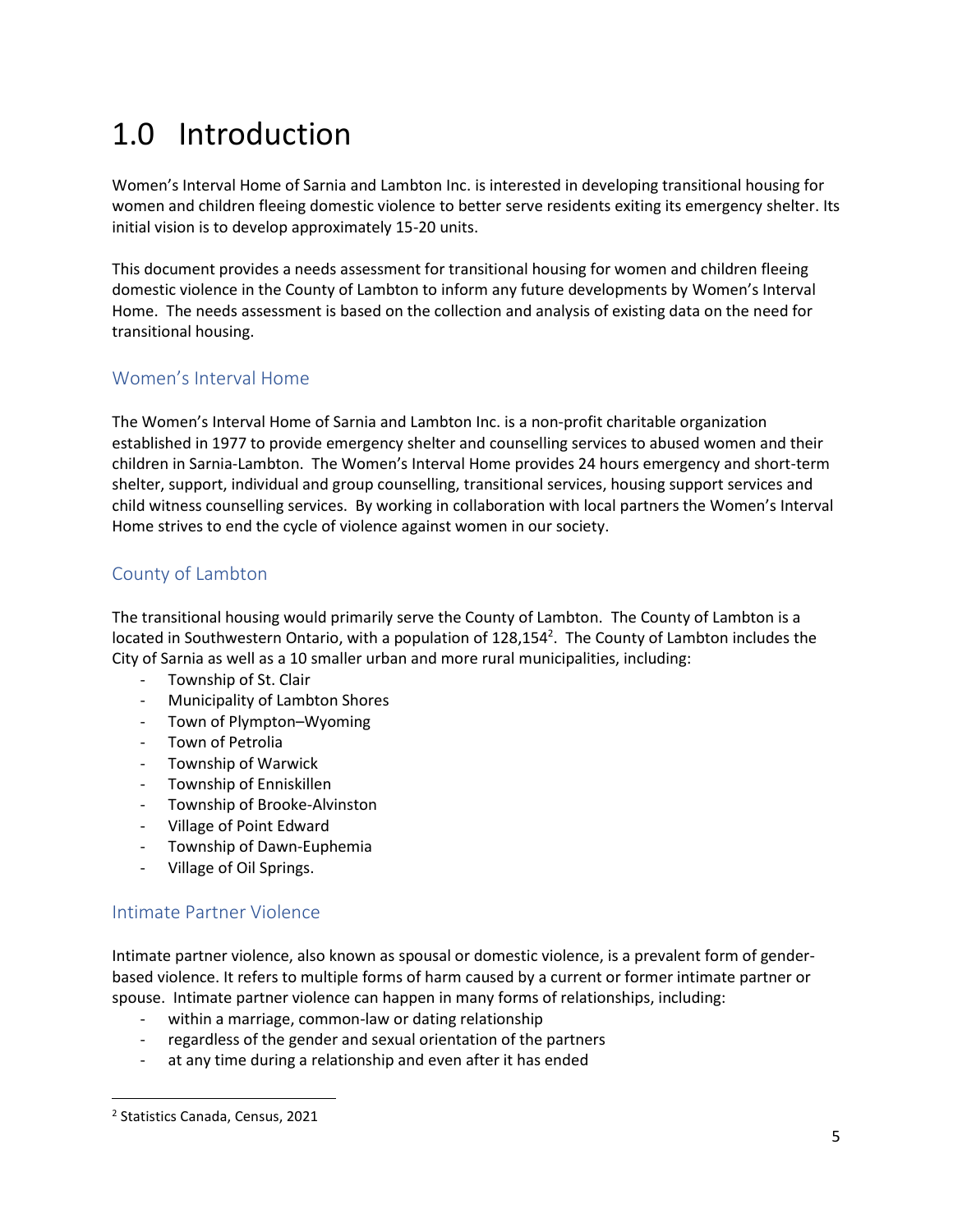whether or not partners live together or are sexually intimate with one another

Domestic Violence can be [defined](https://www.ontario.ca/laws/statute/S00033) as physical, sexual or psychological harm by a current or former partner or spouse as well as [by other family members, or by a partner's family members](http://homelesshub.ca/resource/immigrant-women-family-violence-and-pathways-out-homelessness).

### Transitional Housing for Women and Children Fleeing Domestic Violence

A continuum of supports is required to address the needs of intimate partner violence. Transitional housing, also referred to as second stage housing, is an integral aspect of the continuum of supports. This housing is a form of transitional supportive housing for survivors of intimate partner violence who are at risk of danger post-separation and need additional time and support to heal from their trauma and rebuild their lives. Transitional housing for survivors of intimate partner violence are often affiliated or connected to violence against women emergency shelters and were created out of an identified need for safe and affordable longer-term housing with accompanying provisions for intimate partner violence survivors. Transitional housing offers wrap-around support and affords survivors additional time and space to heal, develop independence, establish long-term goals, build community and networks of support, access programming, and transition to a life free from violence. They typically provide longer term accommodation to women and children, usually between a few months and up to two years.

## <span id="page-5-0"></span>2.0 Women and Children Fleeing Domestic Violence

### <span id="page-5-1"></span>**2.1 Local Information**

Number of Women and their Children Accessing Residential Facilities and other Services for Women and Children Fleeing Domestic Violence

From April 2020 to March 2021, Women's Interval Home responded to 875 crisis calls. It supported women in creating 174 safety plans. A total of 120 women and 51 children were admitted to shelter. Of the 120 admissions of women to shelter, 105 admissions were for unique clients. Fifteen admissions were for clients staying more than once. Women's Interval Home also provided non-residential services to 105 women and 44 children. Six clients were served via outreach services.

Many of these 105 women and their children who stayed in shelter, as well as likely some who received non-residential services, would benefit from transitional housing.

The number of unique women accessing shelter in 2021/21 was lower than 2019/20, when 112 women accessed shelter. This decrease may be attributable to the COVID-19 pandemic. Many women's shelters saw a temporary decrease in the number of women seeking shelter during this time.

#### **Unique Women Accessing Shelter at Women's Interval Home, 2016-2021**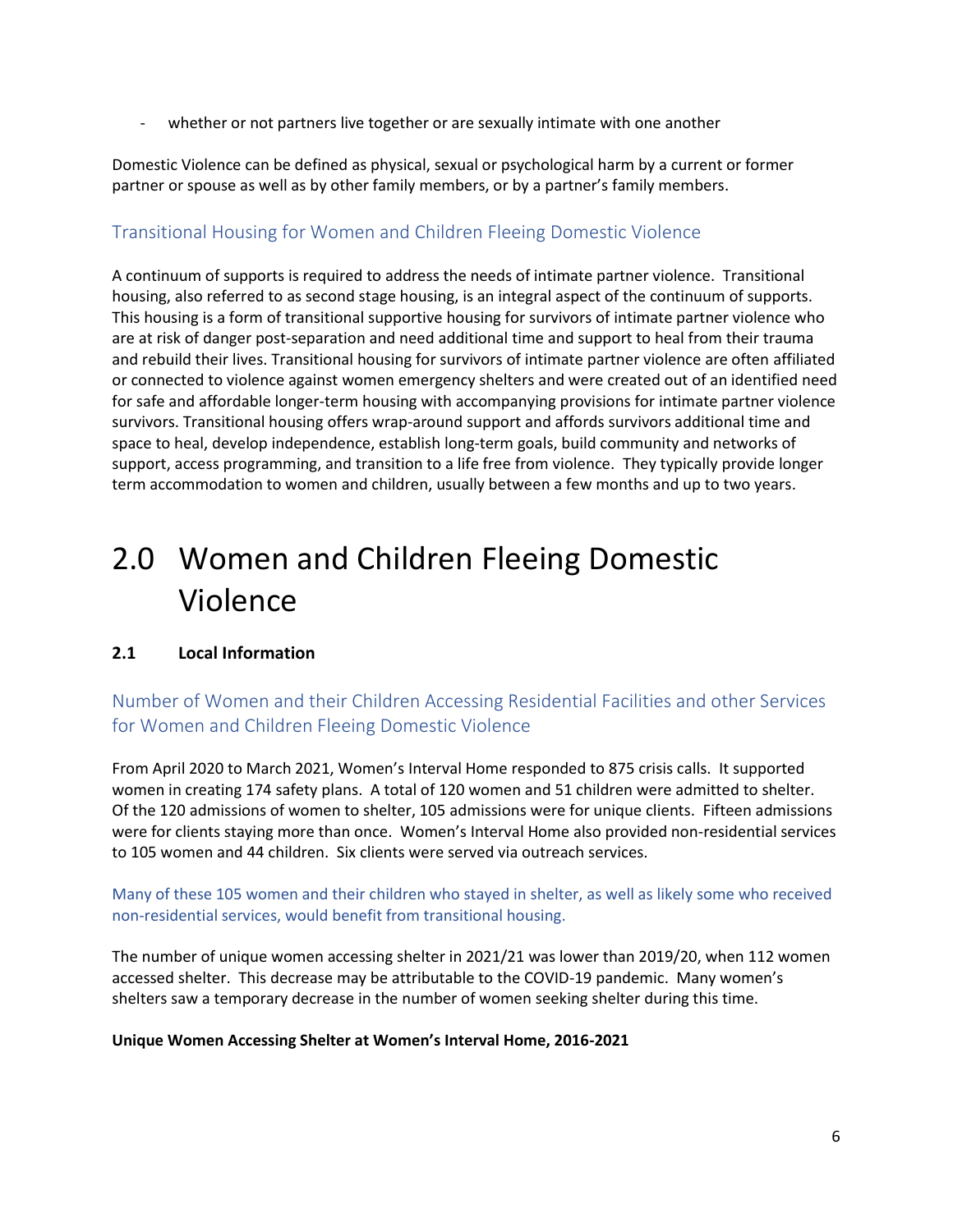

### Profile and Women and their Children Accessing Residential Facilities for Women and Children Fleeing Domestic Violence

Just over two-thirds (68%) of women who stayed at Women's Interval Home in 2020/21 were single, or without children staying with them. The next largest groups were women with one child (13%) and women with two children (9%). This distribution of household sizes was largely consistent with the previous four years, but a somewhat higher proportion were single women. This suggests that the majority of the spaces (approximately 57%) in transitional housing should be targeted at single women, but there is also a need for spaces for women one to two children as well as the need to accommodate larger households.



#### **Household composition of Women's Interval Home shelter clients 2016-2021**

The average age of the women served in shelter in 2021/21 was 35 years old. Average ages have ranged from 32 in 2016/17 to 36 in 2017/18 and 2019/20.

#### **Average Age of Women Served in Shelter, 2016-2021**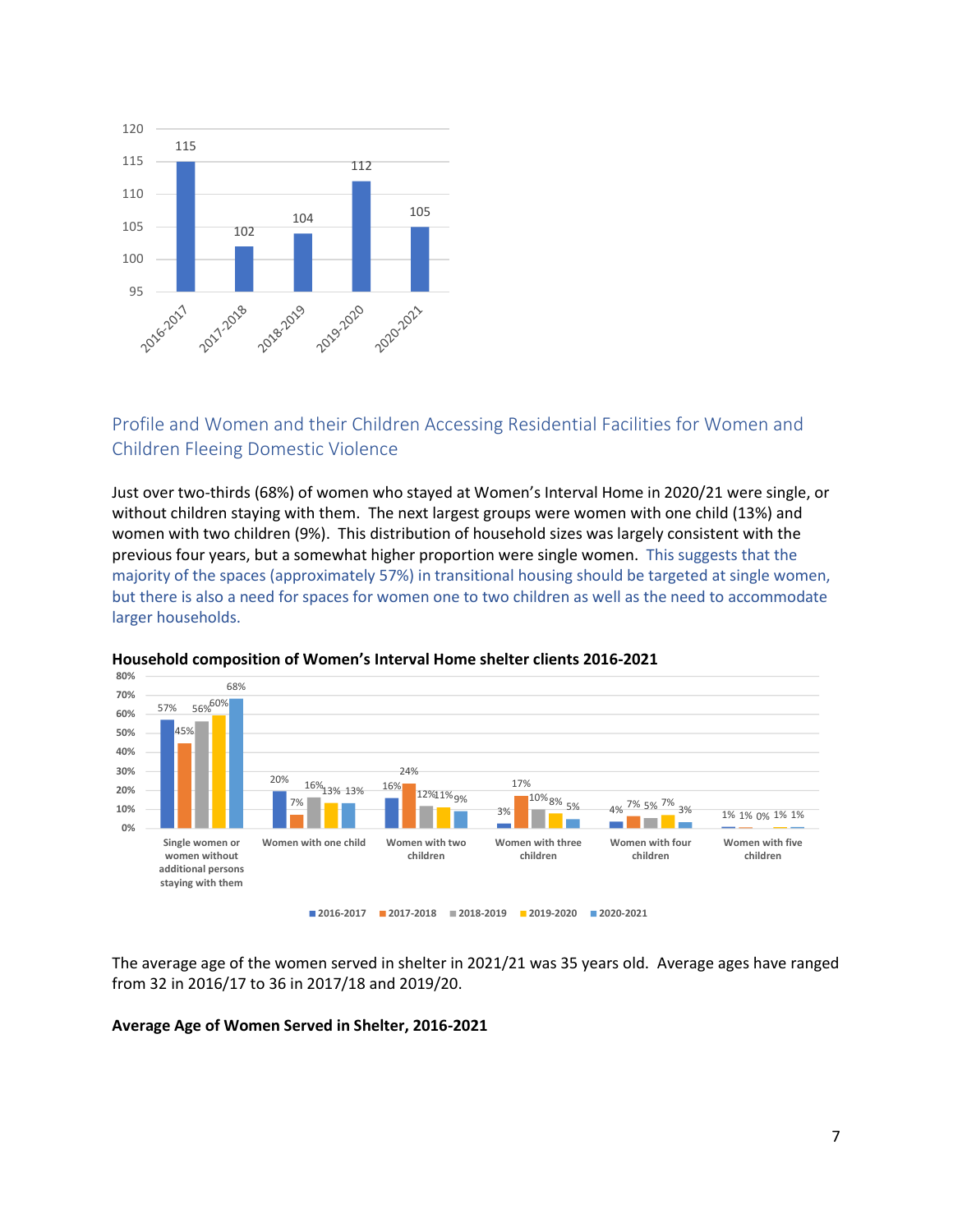

Twenty-four women, or 23% of the women, served in 2020/21 identified as Indigenous. This has ranged from as low as 17% in 2016/17 to as high as 25% in 2018/19. This points to a need for Women's Interval Home to ensure the transitional housing is culturally safe and culturally appropriate services are integrated into the service offerings.



#### **Percent of Women Served in Shelter Who Identified as Indigenous, 2016-2021**

#### <span id="page-7-0"></span>**2.2 National Information**

#### Incidence Rate of Domestic Violence

In Canada in 2019, 85,170 women aged 15 and over reported intimate partner violence to police<sup>3</sup>. Based on the County of Lambton's population of women aged 15 and over as a proportion of the national figure, it is estimated that approximately 310 women aged 15 and over report intimate partner violence to police annually in the County of Lambton.

However, people who experience intimate partner violence often do not to report it to the police for a variety of reasons, including: fear of stigma/shame, the belief that abuse is a private matter, fear of court system intervention, or lack of trust in the criminal justice system.

<sup>&</sup>lt;sup>3</sup> Statistics Canada, Survey of Safety in Public and Private Spaces, 2018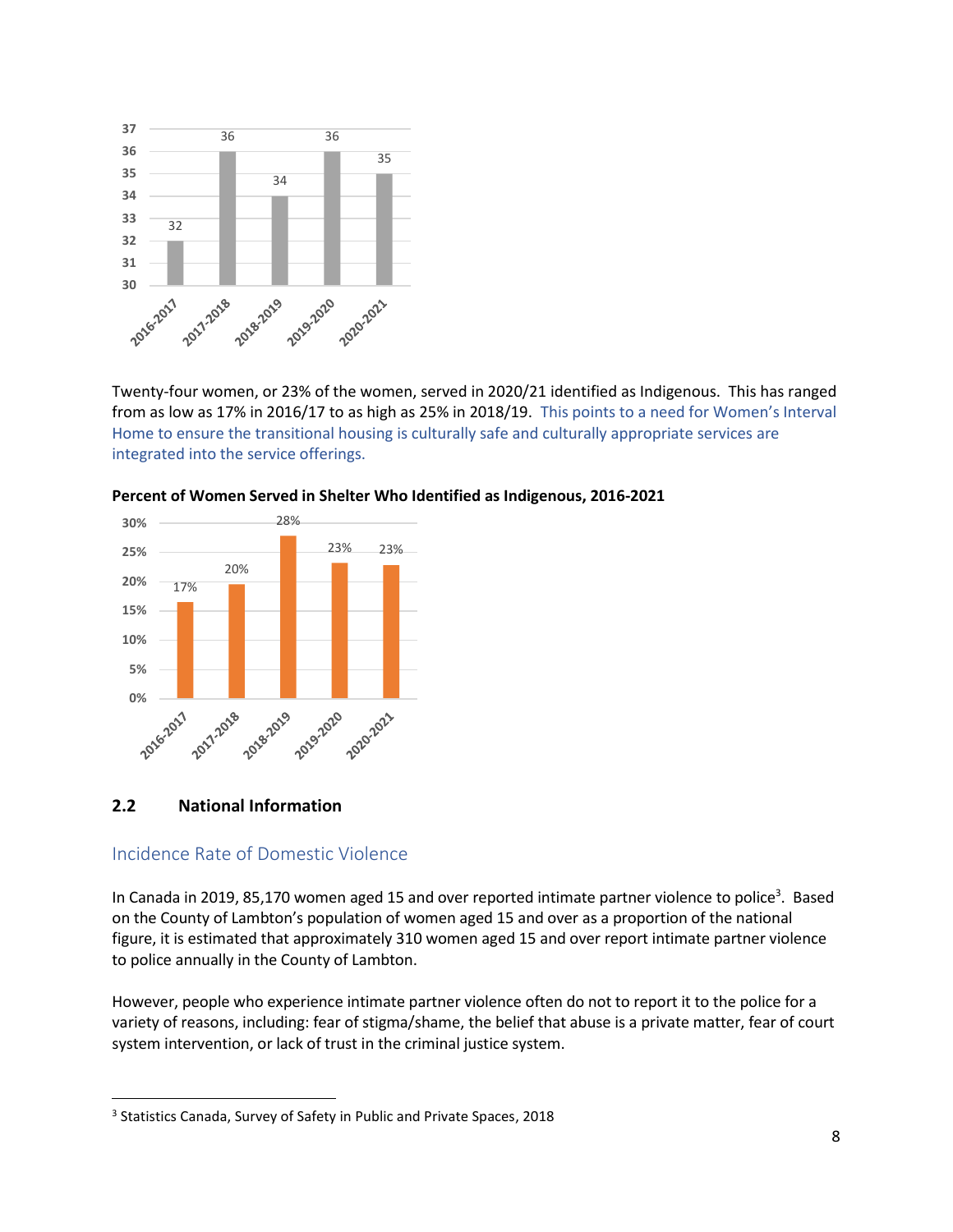Based on self-reported data, 12% of women in Canada report experiencing intimate partner violence in the past year<sup>4</sup>. Applying this figure to the County of Lambton's population of women aged 15 and over, it is estimated that approximately 6,600 women experience intimate partner violence in the County of Lambton each year.

Since the beginning of the Covid-19 pandemic, domestic violence rates in Canada have increased up to  $30\%^{5}$ .

### Profile of Women and their Children Fleeing Violence

Intimate partner violence impacts people of all genders, ages, socioeconomic, racial, educational, ethnic, religious and cultural backgrounds. However, women account for the vast majority of people who experience this form of gender-based violence and it is most often perpetrated by men.

Women of certain characteristics are more likely to report intimate partner violence than others. Young women aged 15 to 24 are much more likely to self-report experiencing intimate partner violence than women of older age cohorts<sup>6</sup>.



**Percent of Women Experiencing Intimate Partner Violence in the Past 12 Months, by Age**

Source: Statistics Canada, Survey of Safety in Public and Private Spaces, 2018

Lesbian, gay, bisexual and people of a sexual orientation that is not heterosexual (LGB+) women, Indigenous women, and women with a disability are more likely to report experiencing intimate partner violence<sup>7</sup>.

#### **Percent of Women Experiencing Intimate Partner Violence in the Past 12 Months, by Selected Characteristics**

<sup>4</sup> Statistics Canada, Survey of Safety in Public and Private Spaces, 2018

<sup>5</sup> As reported in Women's Interval Home's Annual Report 2020-2021

<sup>6</sup> Source: Statistics Canada, Survey of Safety in Public and Private Spaces, 2018

<sup>&</sup>lt;sup>7</sup> Source: Statistics Canada, Survey of Safety in Public and Private Spaces, 2018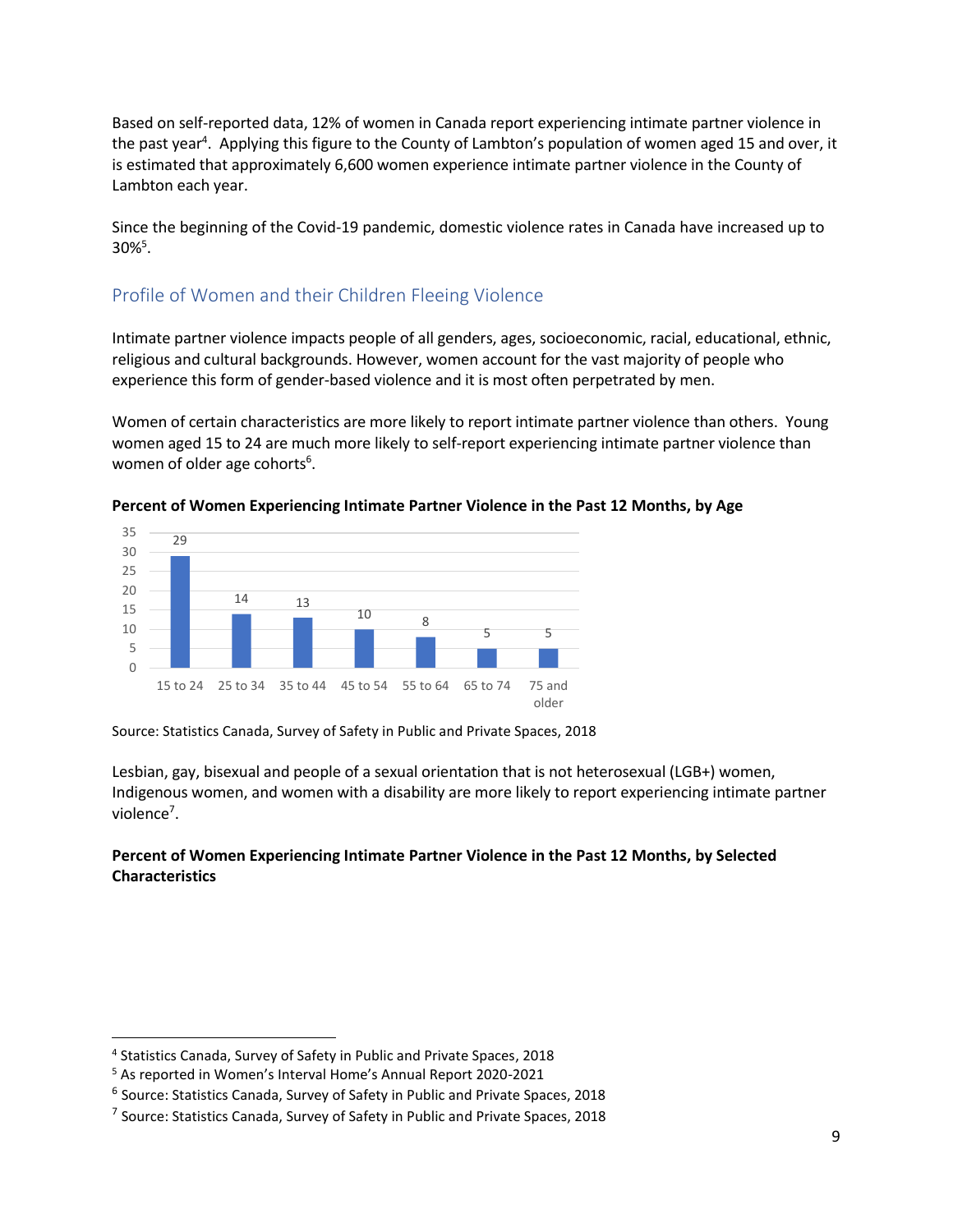

Source: Statistics Canada, Survey of Safety in Public and Private Spaces, 2018

Women of all incomes experience intimate partner violence<sup>8</sup>.

#### **Percent of Women Experiencing Intimate Partner Violence in the Past 12 Months, by Income**



Source: Statistics Canada, Survey of Safety in Public and Private Spaces, 2018

### Profile and Women and their Children Accessing Residential Facilities for Women and Children Fleeing Domestic Violence

Based on Statistics Canada's Survey of Survey of Residential Facilities for Victims of Abuse, of the admissions to residential facilities for victims of abuse across Canada, 60% were women and 40% were their accompanying children.

Over half, 54%, of the women residing in residential facilities for victims of abuse had parental responsibilities. Of the women with parental responsibilities in transitional housing, 86% were admitted with one or more of their children, compared to 71% of women in short-term facilities<sup>9</sup>.

Of the women staying in residential facilities for reasons of abuse on snapshot day who reported their age, the large majority (76%) were under the age of 45, while women aged 30 to 44 represented 43% of residents<sup>10</sup>.

<sup>8</sup> Source: Statistics Canada, Survey of Safety in Public and Private Spaces, 2018

<sup>&</sup>lt;sup>9</sup> Statistics Canada, Survey of Residential Facilities for Victims of Abuse, 2018

<sup>&</sup>lt;sup>10</sup> Statistics Canada, Survey of Residential Facilities for Victims of Abuse, 2018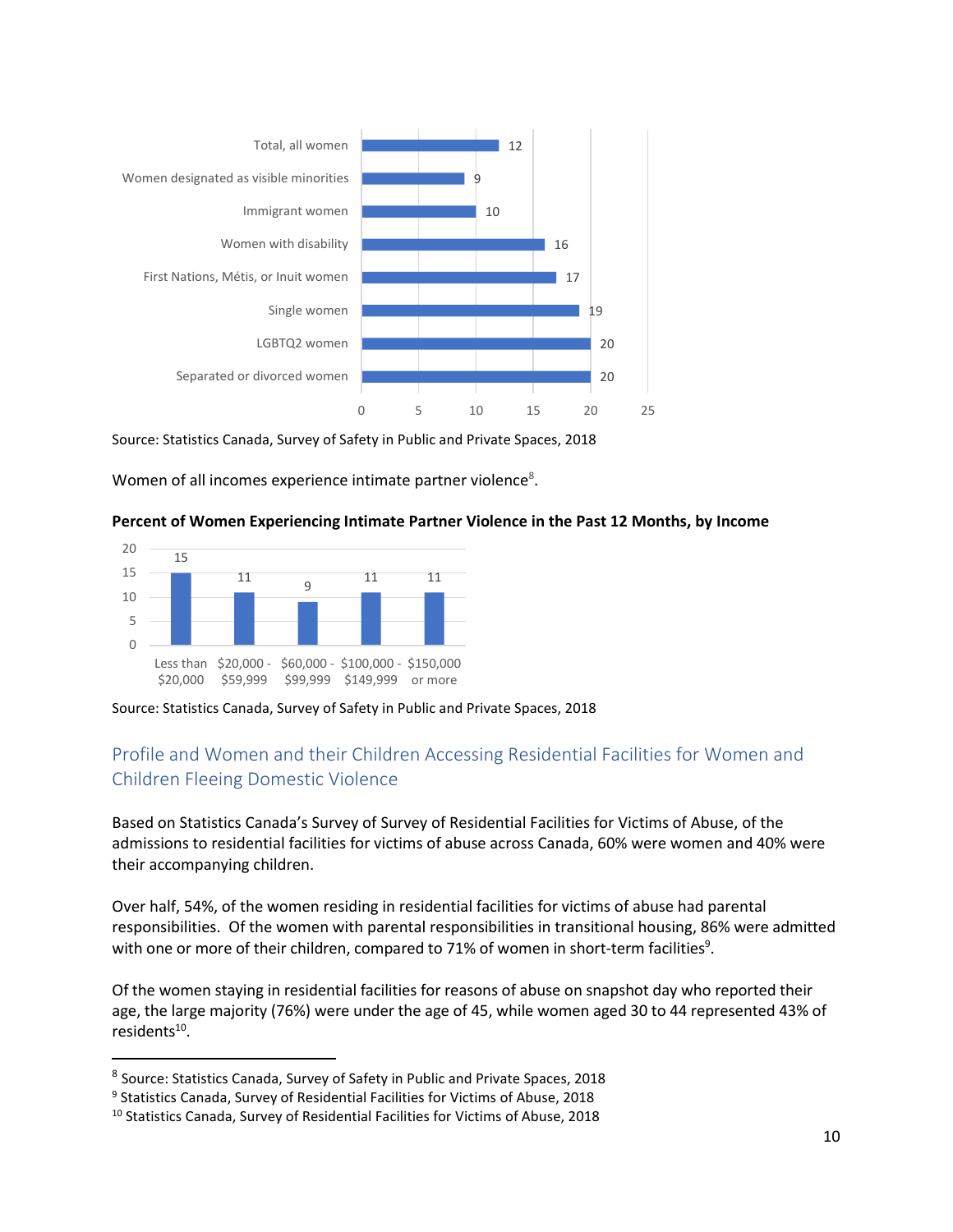Of those accompanying children whose ages were reported, 41% were aged 4 or younger and 40% were aged 5 to 11<sup>11</sup>. Children aged 12 to 14 accounted for 10% of accompanying children, while children aged 15 and older accounted for 6%.

More than one in five (22%) women aged 18 and over, and one in four (25%) children residing in facilities for victims of abuse were Indigenous<sup>12</sup>.

Of the women whose residency status was known, 9% identified as non-permanent residents, a rate six times higher than their representation in the overall population<sup>13</sup>. Non-permanent residency often carries additional barriers to accessing affordable and safe housing, including lower average incomes, less stable housing and employment, financial interdependence, and a lack of awareness of available services<sup>14</sup>. Similarly, these barriers may impact the ability of victims of abuse to seek alternative housing options or to make long-term plans when living with their abuser.

Approximately 8% of women were unable to speak at least one official language<sup>15</sup>.

Almost one quarter (23%) of women were reported as visible minorities<sup>16</sup>.

More than one in ten, (13%) of women had a disability<sup>17</sup>. It should be noted, however, that this number may be lower than would otherwise have been seen as a result of accessibility limitations and lack of specialized services to meet the needs of persons with certain disabilities.

<span id="page-10-0"></span>The profile of women and their children accessing residential facilities for victims of abuse across Canada points to the need for the approximately 60% of the units in transitional housing to be for single women and 40% for women accompanied by one or more children. It also points to the need for culturally-safe services for Indigenous women and their children and 2SLGBTQ+ individuals, as well as services that are accessible and appropriate for women without permanent residency, who are unable to speak English, visible minorities, and women with disabilities. The data also suggests that women served in shelter and transitional housing may include seniors experiencing age-related health conditions, including mobility impairments and Alzheimer's and dementia.

<sup>&</sup>lt;sup>11</sup> Statistics Canada, Survey of Residential Facilities for Victims of Abuse, 2018

<sup>&</sup>lt;sup>12</sup> Statistics Canada, Survey of Residential Facilities for Victims of Abuse, 2018

<sup>&</sup>lt;sup>13</sup> Statistics Canada, Survey of Residential Facilities for Victims of Abuse, 2018

<sup>14</sup> Source[: Baker and Tabibi 2017;](https://www150.statcan.gc.ca/n1/pub/85-002-x/2019001/article/00007-eng.htm#r4) [Tencer 2018](https://www150.statcan.gc.ca/n1/pub/85-002-x/2019001/article/00007-eng.htm#r30)

<sup>&</sup>lt;sup>15</sup> Statistics Canada, Survey of Residential Facilities for Victims of Abuse, 2018

<sup>&</sup>lt;sup>16</sup> Statistics Canada, Survey of Residential Facilities for Victims of Abuse, 2018

<sup>&</sup>lt;sup>17</sup> Statistics Canada, Survey of Residential Facilities for Victims of Abuse, 2018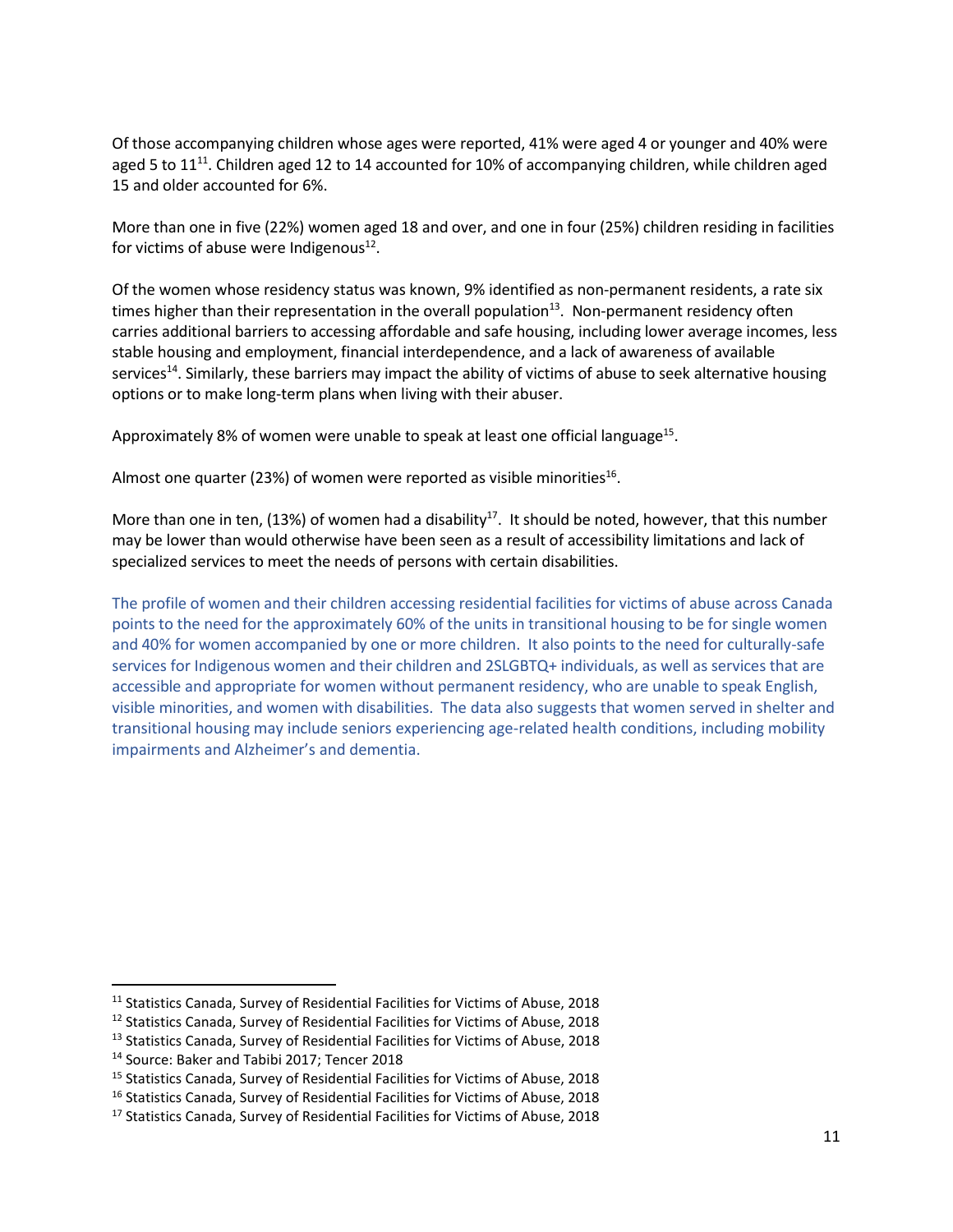## 3.0 Housing Targeted toward Women and Children Fleeing Domestic Violence

### <span id="page-11-0"></span>**3.1 Local Information**

### Emergency Shelter Beds and Transitional Housing for Women and Children Fleeing Domestic Violence

Women's Interval Home currently has 17 shelter beds. Out of a total of 4,136 possible adult bednights in 2021/21, women used 2,356 bednights. The shelter's annual occupancy rate in 2020/21 was 67%. The shelter had to place 29 women on its priority waiting list in 2020/21 due to the shelter being at capacity.

The shelter's occupancy rates were likely lower in 2020/21 as a result of the COVID-19 pandemic, despite domestic violence and femicide increasing overall<sup>18</sup>. Occupancy rates were significantly higher in each of the four previous years, including occupancy rates of 85%, 92% and 90% in 2017/18, 2018/19 and 2019/20, respectively. Average occupancy rates above 80% suggests that were many instances when women could not be served as a result of capacity.



#### **Women's Interval Home Shelter Occupancy Rates (Percent), 2016-2021**

#### **Women's Interval Home Shelter Occupied Bednights and Bednight Capacity (Adults), 2016-2021**

|                           | 2016-2017 | 2017-2018 | 2018-2019 | 2019-2020 | 2020-2021 |
|---------------------------|-----------|-----------|-----------|-----------|-----------|
| Total occupied bednights  | 2.437     | 3.087     | 3.159     | 2.856     | 2.356     |
| Total available bednights | 4.612     | 5.265     | 5.686     | 5.559     | 4.136     |

Having transitional housing would help address the issue of the shelter sometimes being at capacity and unable to accommodate women and their children seeking shelter. Fleeing an abusive relationship takes strength and courage, as the moments after women and children flee an abusive relationship is the most dangerous time for them. It is therefore crucial that housing options and support services, such as shelter

<sup>18</sup> Ontario Association of Interval and Transition Houses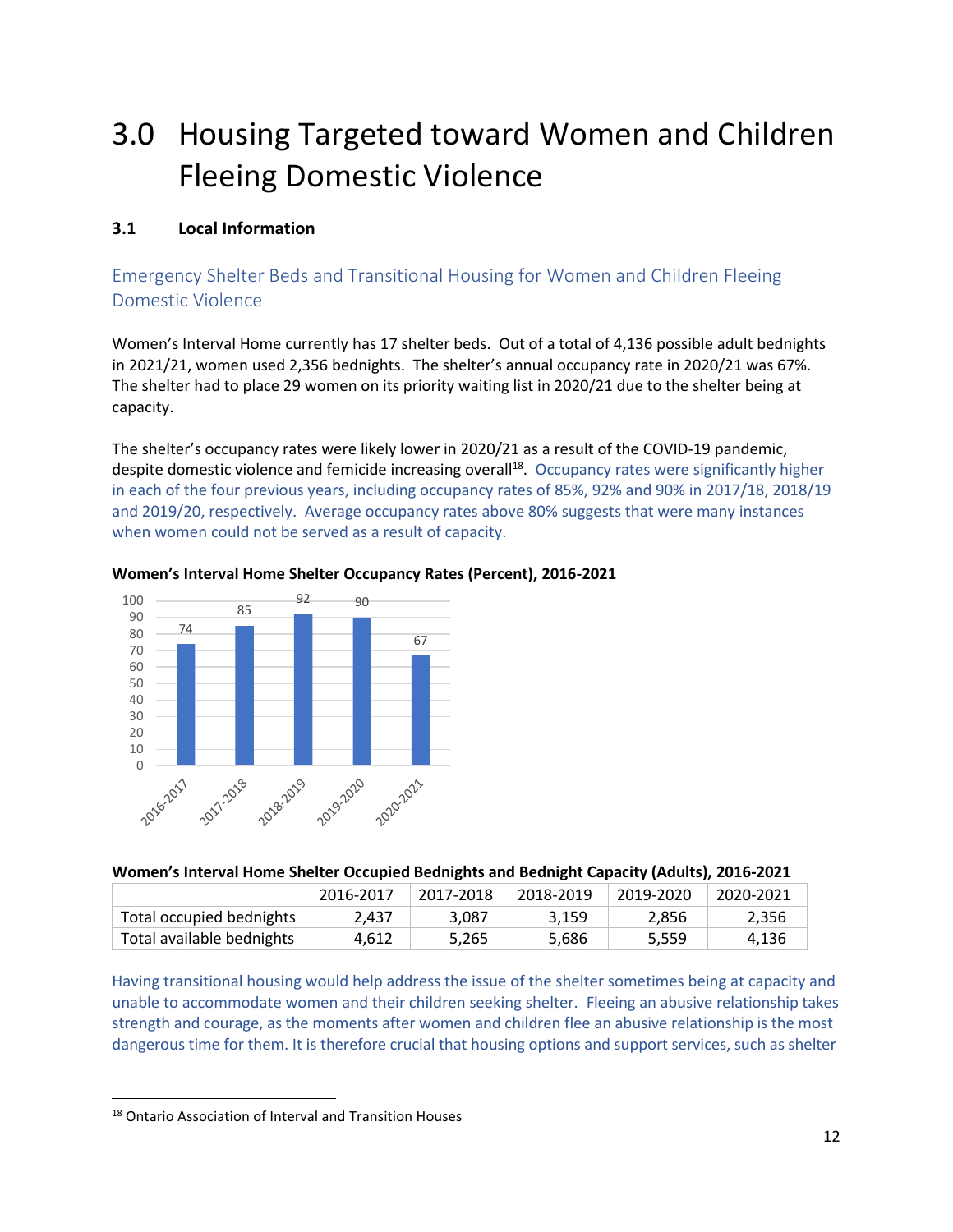and transitional housing, be available so that women and children fleeing abusive relationships have somewhere safe to go.

Women's Interval Home is the only shelter for women and children fleeing violence in Lambton county. There are no transitional housing beds for women and children fleeing violence in Lambton county. There is one other shelter for women and children fleeing violence within 50km of Sarnia, the Three Fires Ezhignowenmindwaa Women's Shelter, on Walpole Island First Nation.

The only provider of transitional housing for women and children fleeing domestic violence located within 100km of Sarnia is the Women's Rural Resource Centre, located in Strathroy (70 km from Sarnia), which has a mix of shelter and transitional beds. It is a small facility. The Women's Rural Resource Centre purchased a duplex in 1999 to provide second stage housing to women moving out of its shelter who required continued security and support<sup>19</sup>. In 2020/21, the Women's Rural Resource Centre provided shelter to 21 women and 25 children<sup>20</sup>. In 2019/20, 57 women were admitted to shelter<sup>21</sup>.

The further away the next transitional housing is, the less chance there is that a women will consider seeking service there. Few women from Lambton County would likely consider seeking transitional housing in Strathroy.

#### <span id="page-12-0"></span>**3.2 National Information**

### Rates of Women and their Children Accessing Residential Facilities for Women and Children Fleeing Domestic Violence

In 2018, there were 68,000 admissions to residential facilities for victims of abuse across Canada<sup>22</sup>. On a per capita basis, this would be equivalent to 236 admissions in Lambton County.

On the snapshot day of April 18, 2018, a total of 3,565 women, 3,137 accompanying children, were residing in residential facilities for reasons of abuse. On a per capita basis, this would be equivalent to 12 women and 11 children in Lambton County.

Just under half (45%) of the women residents were first-time clients, while 24% had previously received service on an outreach basis only and 7% had previously received service as a resident in the last year. Therefore, the majority of the 68,000 admissions across Canada were for different individuals. If we were to assume that 90% of admissions were for unique individuals, 61,200 different individuals would have accessed residential facilities for reasons of abuse. On a per capita basis, this would be equivalent to 212 unique individuals in Lambton County.

Many of these 212 women and children would benefit from transitional housing, particularly those who are at risk of danger post-separation and need additional time and support to heal from their trauma and rebuild their lives.

<sup>19</sup> Women's Rural Resource Centre, Strategic Plan 2020-2023

<sup>20</sup> Women's Rural Resource Centre, Annual Report, 2020/21

<sup>21</sup> Women's Rural Resource Centre, Annual Report, 2019/20

<sup>&</sup>lt;sup>22</sup> Statistics Canada, Survey of Residential Facilities for Victims of Abuse, 2018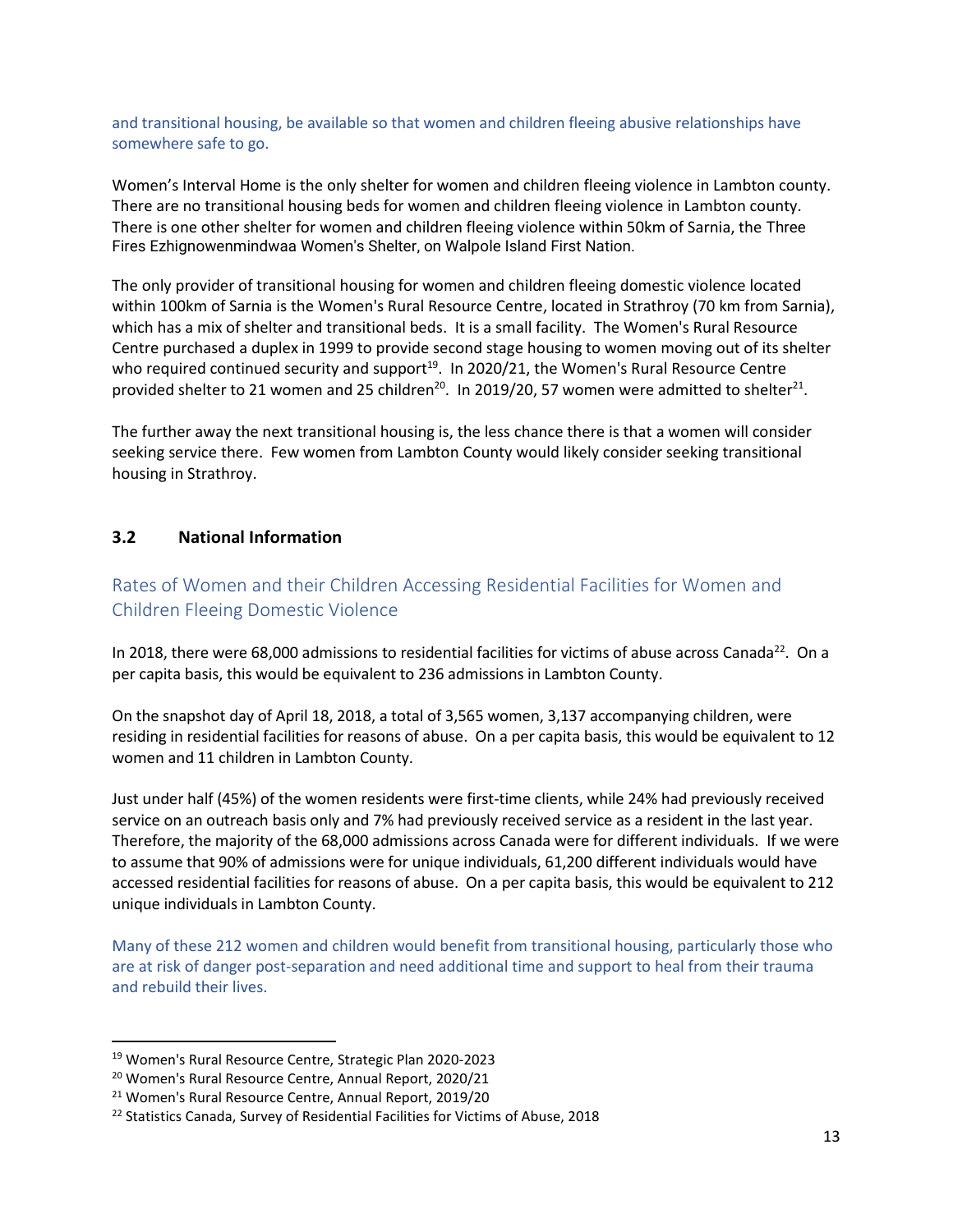### Emergency Shelter Beds for Women and Children Fleeing Domestic Violence

The Survey of Residential Facilities for Victims of Abuse identified a total of 6,500 funded emergency shelter beds across Canada for victims of abuse in 2018. The average facility had 15.2 beds. On a per capita basis, this would be equivalent to 23 beds in the County of Lambton.

On the snapshot day of April 18, 2018, 4,370 women and children were staying in emergency shelter beds for victims of abuse. On a per capita basis, this would be equivalent to 15 women and children in the County of Lambton.

### Transitional Housing for Women and Children Fleeing Domestic Violence

The Survey of Residential Facilities for Victims of Abuse identified 1,314 transitional housing units for victims of abuse across Canada. Facilities had an average of 11 units. On snapshot day, 2,332 residents were residing in transitional housing units. On a per capita basis, this would be equivalent to eight women and children in the County of Lambton. There was an average of 1.8 residents per unit. This would mean that on a per capita basis, five units would be occupied in the County of Lambton.

This means that just to reach the average service level provided in other communities across the Country, the County of Lambton should have five units of transitional housing for women and children fleeing domestic violence. This number, however, does not represent the full extent of need for transitional housing for women and children fleeing domestic violence. It is widely recognized that the supply of shelter beds and transitional housing units across the Country is insufficient to meet demands. Statistics Canada's Survey of Residential Facilities for Victims of Abuse reported that on snapshot day 669 women were turned away (mostly due to capacity) across Canada<sup>23</sup>. Almost every witness told the House of Commons' Standing Committee on the Status of Women reviewing the gap between the need and available beds in shelters and transitional housing for women and children fleeing violence that shelters and transitional housing often turn away women and children fleeing violence because of a lack of  $space^{24}.$ 

<span id="page-13-0"></span>In the majority (66%) of transitional housing facilities, residents stay for an average of nine months or more<sup>25</sup>. The average unit serves 3.89 women per year.

<sup>&</sup>lt;sup>23</sup> Statistics Canada, Survey of Residential Facilities for Victims of Abuse, 2018

<sup>&</sup>lt;sup>24</sup> House of Commons' Standing Committee on the Status of Women, FEWO Committee Report, accessed at: https://www.ourcommons.ca/DocumentViewer/en/42-1/FEWO/report-15/page-42

<sup>&</sup>lt;sup>25</sup> Statistics Canada, Survey of Residential Facilities for Victims of Abuse, 2018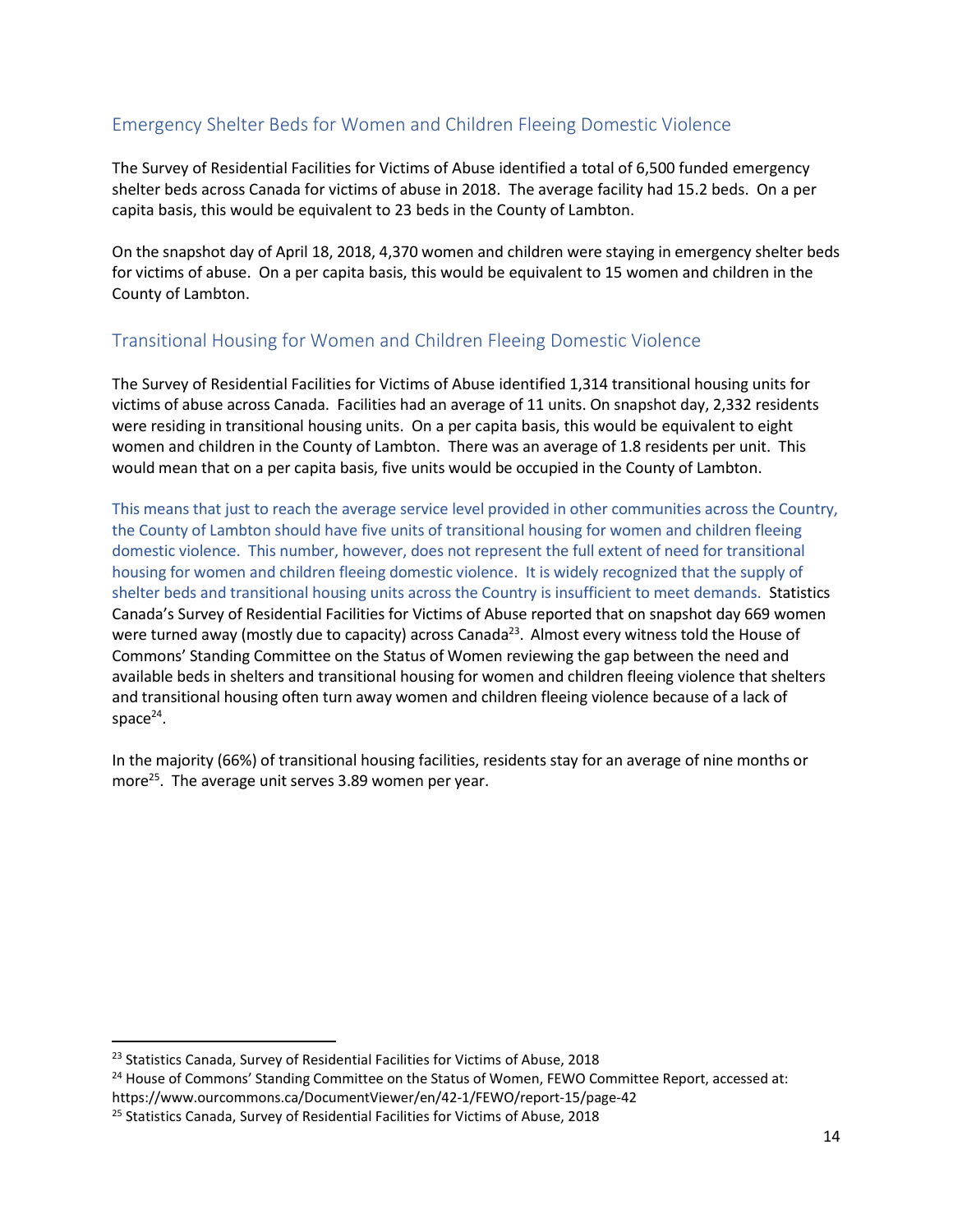## 4.0 Other Housing Available to Women and Children Fleeing Domestic Violence

The following data on other housing available to women and children fleeing domestic violence provides information on the availability of other housing to meet their needs. It is crucial that women and children fleeing domestic violence have safe housing options to increase their ability to leave their abusers.

#### Tenure

Most of Lambton County's households own their own homes (74.5%), while just over one quarter rent (25.5%)<sup>26</sup> Based on self-declared information from the Census, 14.1% (1,910 of 13,575) renter households live in subsidized rental housing.

### Vacancy Rates

In 2021, the overall vacancy rates for purpose-built apartments was 2.2%<sup>27</sup> This is well below what is considered a healthy rental market (3%), and suggests limited availability of rental housing for women and children fleeing domestic violence to transition into.

#### Recent Housing Creation

There has been limited creation of rental housing in recent years. The Housing and Homelessness Needs report prepared to inform the County of Lambton's Housing and Homelessness Plan Review reported that over the five-year period from 2014 to 2018, an average of 293 housing units were completed per year in Lambton County<sup>28</sup>. Data on completions by intended market was only available up to 2017. For the five year period from 2013 to 2017, 1,303 housing units were completed and 217 of these were intended for the rental market (16.7%).

Various versions of affordable housing capital programs have been used to increase the supply of affordable rental housing in Lambton County since 2006. There have been 16 developments funded under these programs, generating 212 new affordable rental housing units<sup>15</sup>. The average rents in the developments are required to be a maximum of 80% of the Average Market Rent in Lambton County for units with the same number of bedrooms.

<sup>&</sup>lt;sup>26</sup> Statistics Canada, Census, 2016

<sup>27</sup> CMHC, Rental Market Survey Report, 2021

<sup>&</sup>lt;sup>28</sup> Vink Consulting, Housing and Homelessness Needs Report; A Report to Inform the County of Lambton Housing and Homelessness Plan – Review and Update, 2020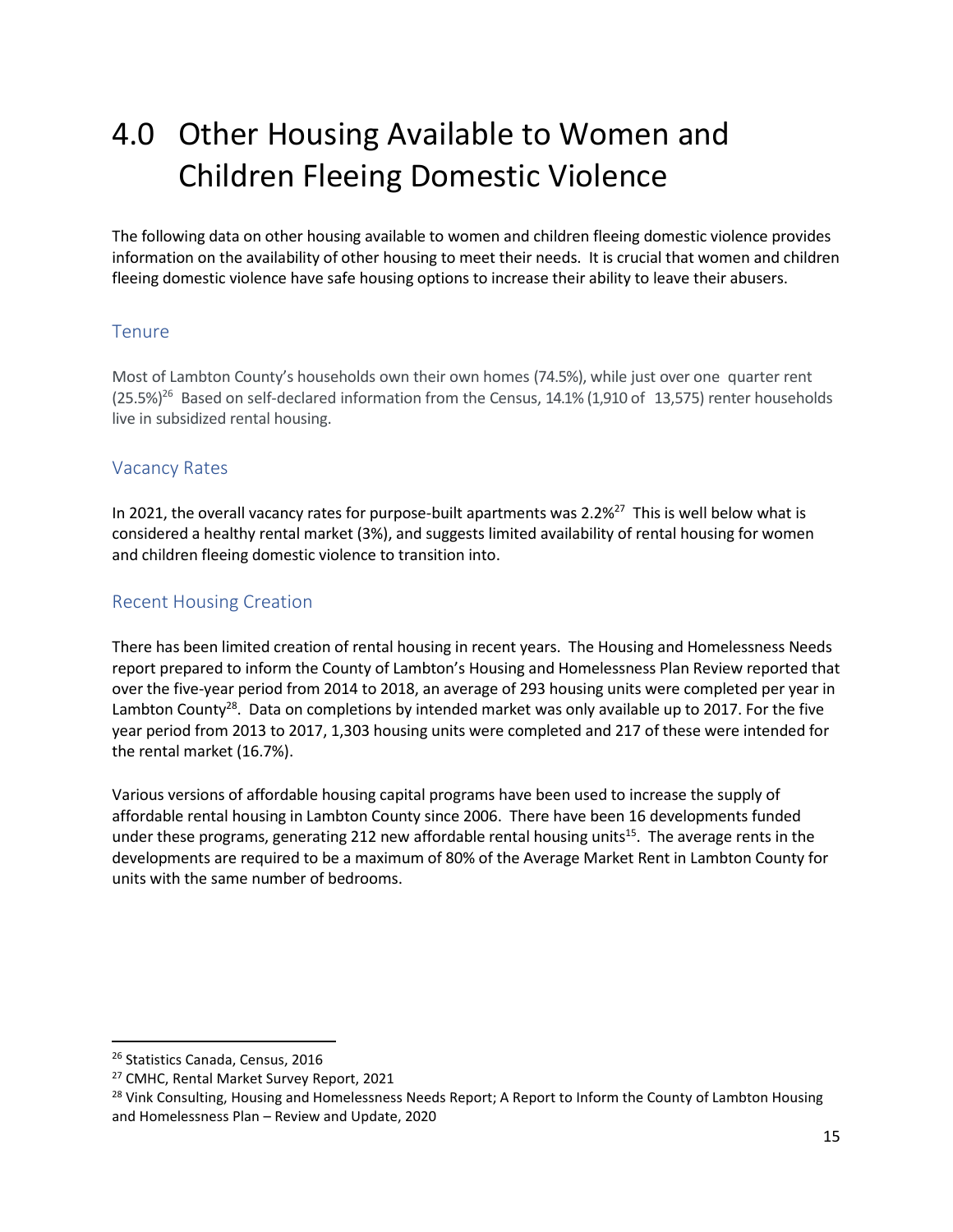### Community Housing and Wait List for Rent-Geared-to-Income Assistance

The County of Lambton provides housing assistance to over 2,000 residents<sup>29</sup>. This includes households in the over 1,300 social housing units. As of October 2019, 547 households were on the wait list for Rent-Geared-to-Income assistance, which results in rents that are typically set at 30% of the household's income. The wait list has grown over the past five years, from 324 households at the end of 2014.

In Ontario, survivors of domestic violence who have been abused by someone they are living with or have lived with can receive priority access to rent-geared-to-income social housing under the Special Priority Policy (SPP) category. In 2015 in the County of Lambton, applicants under the SPP category waited an average of three months to obtain housing<sup>30</sup>. Wait times for applicants under the SPP category have no doubt increased since 2015 along with the overall number of households on the wait list.

The SPP category for access to rent-geared-to-income social housing is one source of affordable housing for women fleeing violence, but there can be barriers to qualifying under the SPP category. Women applying for the SPP category must provide a record to verify that the member has been abused. The regulation sets out a list of records of abusive behaviour (e.g., a record of police intervention indicating that the member was abused etc.) that may be used to verify that the member has been abused. A record of abuse must be prepared by one of the individuals identified in regulation, referred to as verifiers of abuse (e.g., physicians, lawyers, counsellors, etc.). The request to be included in the SPP category must be made in writing by someone who is 16 years or older and include written consent enabling the Service Manager to access information or documents to verify that a member of the household has been abused. A wide-range of stakeholders have raised concerns that the current SPP category is difficult to access for some households<sup>31</sup>.

#### Supportive Housing

There are several supportive housing options for persons with special needs within the County of Lambton. Overall there are, at a minimum, 568 supportive housing units/beds (including people living in their own home) for people with living with mental health illness and people with physical and developmental disabilities in Lambton County, although they all have wait lists<sup>32</sup>. None of these units are targeted at women and children fleeing violence.

### Housing Assistance and Supports

Lambton County has four different types of programs that provide housing assistance and supports to people experiencing or at risk of homelessness. Only two are focused on adults. These two programs

<sup>&</sup>lt;sup>29</sup> Vink Consulting, Housing and Homelessness Needs Report; A Report to Inform the County of Lambton Housing and Homelessness Plan – Review and Update, 2020

<sup>&</sup>lt;sup>30</sup> Ontario Non-Profit Housing Association, 2016 Waiting List Survey Report, 2016

 $31$  Government of Ontario, Amendments to O. Reg. 367/11 under the Housing Services Act, 2011, accessed at: https://www.ontariocanada.com/registry/view.do?postingId=24442&language=en#:~:text=The%20Special%20P riority%20Policy%20(SPP,with)%2C%20or%20by%20someone%20sponsoring

<sup>&</sup>lt;sup>32</sup> Vink Consulting, Housing and Homelessness Needs Report; A Report to Inform the County of Lambton Housing and Homelessness Plan – Review and Update, 2020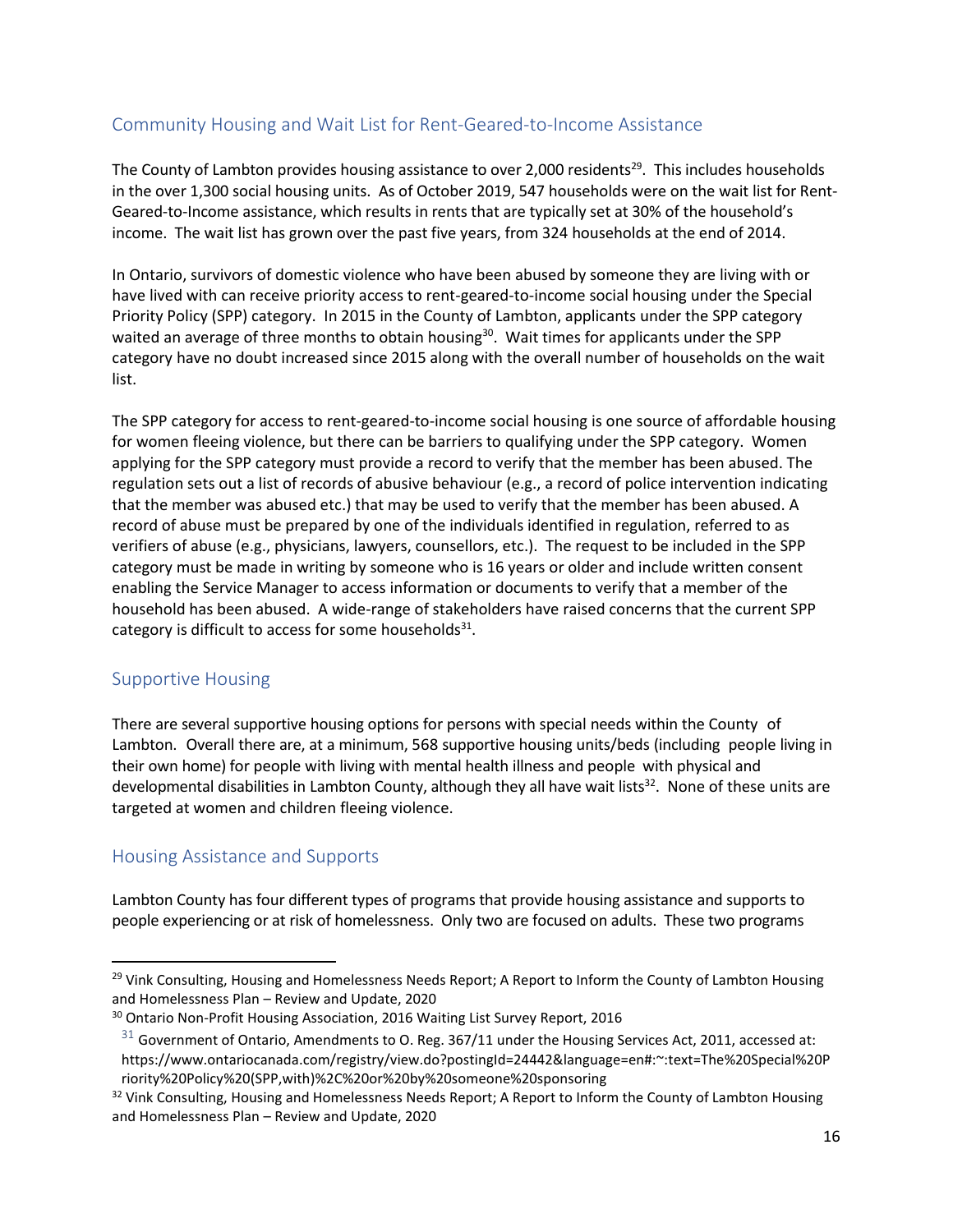have a total of 46 spaces and provide transitional housing and permanent Intensive Case Management and affordability assistance in private rental housing<sup>33</sup>.

| <b>Service</b><br><b>Provider</b>                         | <b>Type of Service</b>                                                                                                                                 | <b>Population</b><br><b>Served</b> | <b>Number of</b><br>Units /<br><b>Caseload</b><br><b>Capacity</b> | <b>Occupancy/</b><br>Fill Rate 2018 | <b>Clients</b><br><b>Served</b><br>2018 | <b>Intake</b>                                 |
|-----------------------------------------------------------|--------------------------------------------------------------------------------------------------------------------------------------------------------|------------------------------------|-------------------------------------------------------------------|-------------------------------------|-----------------------------------------|-----------------------------------------------|
| Rebound                                                   | <b>Transitional</b><br>housing                                                                                                                         | Youth                              | $\overline{7}$                                                    | Varies                              | 27                                      | Intake at<br>Agency                           |
| Good<br>Shepherd's<br>Lodge                               | <b>Transitional</b><br>housing                                                                                                                         | <b>Adults</b>                      | 16                                                                | 80%                                 | N/A                                     | Intake at<br>Agency                           |
| Lambton<br>Elderly<br>Outreach                            | Subsidy for<br>supportive<br>housing in a<br>retirement home                                                                                           | <b>Seniors</b>                     | N/A                                                               | <b>Varies</b>                       | 68                                      | Hospital<br>$\sqrt{ }$<br>treatment<br>centre |
| Canadian<br><b>Mental</b><br><b>Health</b><br>Association | Permanent<br><b>Intensive Case</b><br>Management and<br>affordability<br>assistance in<br>private rental<br>housing                                    | <b>Adults</b>                      | 30                                                                | 100%                                | 30                                      | Inn of Good<br>Shepherd                       |
| <b>Balas</b><br><b>Residential</b>                        | <b>Domiciliary hostel</b><br>(long term and<br>transitional<br>housing to<br>individuals that are<br>in need of<br>assistance living<br>independently) | Youth                              | $6\phantom{1}6$                                                   | 100%                                | $6\phantom{1}6$                         | Intake at<br>Agency                           |

#### Housing Assistance and Supports for People Experiencing or At Risk of Homelessness, Lambton County

Source: Vink Consulting, Housing and Homelessness Needs Report; A Report to Inform the County of Lambton Housing and Homelessness Plan – Review and Update, 2020

### Housing Affordability

10,180 households were spending 30% or more of their income on housing costs in 2016<sup>34</sup>. Of these, 4,090 were owners and 6,085 were renters. 3,375 of the owners spending 30% or more of their income on housing had a mortgage. 910 households were living in subsidized rental housing but were paying 30% or

<sup>33</sup> Vink Consulting, Housing and Homelessness Needs Report; A Report to Inform the County of Lambton Housing and Homelessness Plan – Review and Update, 2020

<sup>&</sup>lt;sup>34</sup> Statistics Canada, Census, 2016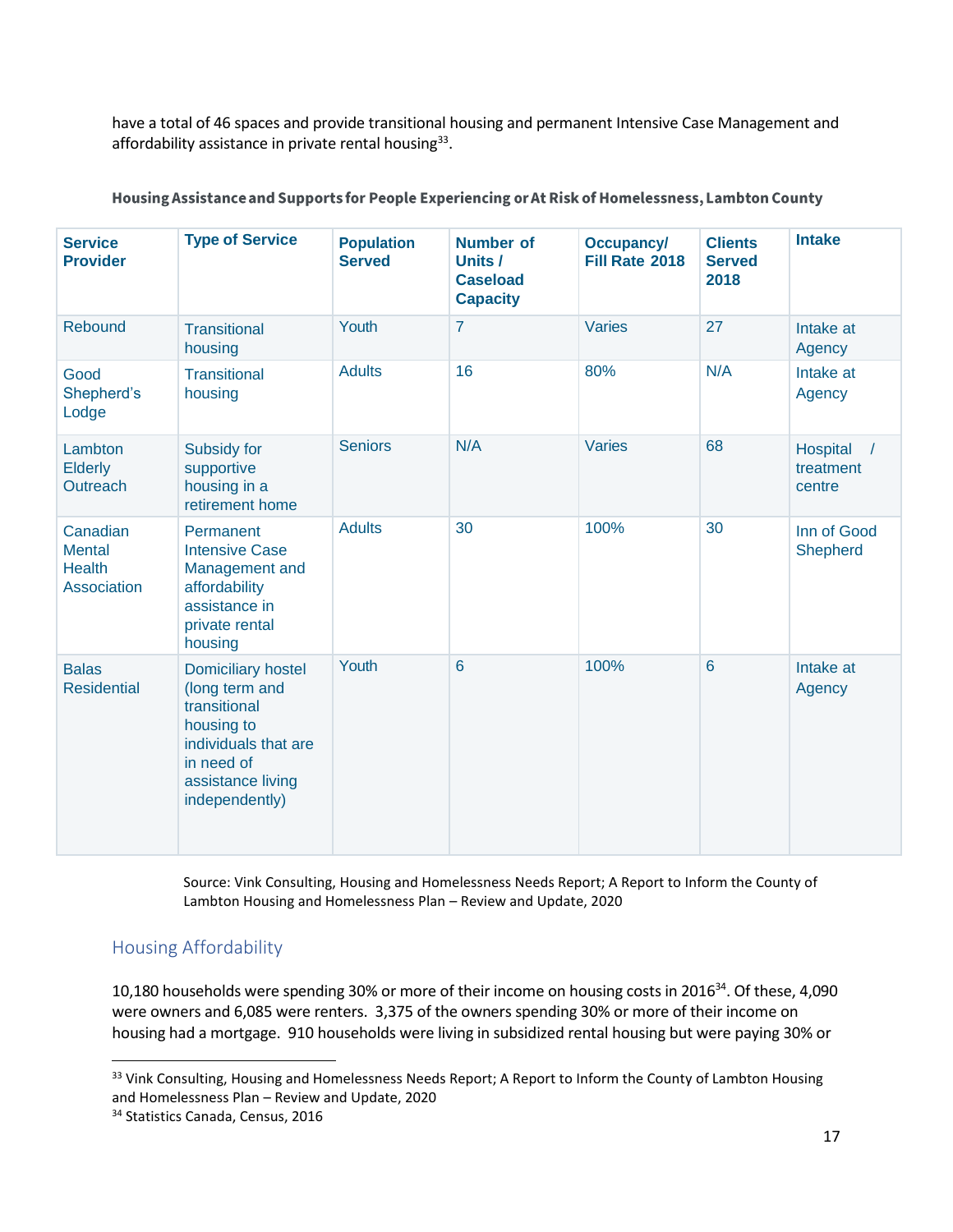more of their income on housing. Of those renters not in subsidized housing, 5,175 were spending 30% or more of their income on shelter costs.

10.7% of owner households were spending 30% or more of their income on shelter costs in 2016, while 45.1% of renter households were spending 30% of more of their income on shelter $^{35}$ .

34.5% of renter households were in core housing need in 2016 (4,455 households)<sup>36</sup>. Affordability was the primary reason for being in core housing need. 32.8% of renter households fell below the affordability standard. Only 5.0% fell below the adequacy standard, and 1.8% fell below the suitability standard.

4.7% of owners were in core housing need in 2016 (1,755 households)<sup>37</sup>. For almost all of these households, the issue was related to affordability.

### Rental Housing Affordability

51% of renter households cannot afford the median market rent in Lambton County<sup>38</sup>. 57% of renters cannot afford the median rent for a three-bedroom unit, 49% cannot afford the median two-bedroom rent, 43% cannot afford the median rent for one-bedroom and 38% cannot afford the median rent for a one-bedroom unit.

Renters with incomes in the bottom third of incomes are essentially priced out of the market, with only 10% of available units affordable to them. These units are generally bachelor and one-bedroom units, so larger households face particular difficulties finding lower cost housing. Approximately 4,656 households cannot afford the units at the starting rents.

Some 6,325 renter households with incomes below \$37,465 fall into the group of renters who cannot afford the median market rent. In other words, they require affordable rental housing. Some of these households already have their housing needs met either through social housing that is geared to their income or through affordable rental housing offered by the private market. Still, an estimated 3,545 renter households are living in housing that is unsuitable, inadequate, or unaffordable, are not receiving rental assistance that is geared to their income and need affordable rental housing<sup>21</sup>.

### Current Gap and Future Needs for Affordable Rental Housing

In addition to the 3,545 households currently renting and living in housing that is unsuitable, inadequate, or unaffordable, are not receiving rental assistance and need affordable rental housing (discussed above), there is an estimated 345 households currently experiencing homelessness. Altogether, 3,890 households currently lack affordable rental housing but need affordable rental housing.

Slight growth in population is anticipated over the next 10 years. At the same time, some economic growth is anticipated, which has the potential to reduce the percentage of households in need of affordable housing. For the purposes of this estimate, we have assumed that these two factors will

<sup>&</sup>lt;sup>35</sup> Statistics Canada, Census, 2016

<sup>36</sup> Statistics Canada, Census, 2016

<sup>&</sup>lt;sup>37</sup> Statistics Canada, Census, 2016

<sup>38</sup> Statistics Canada, Census, 2016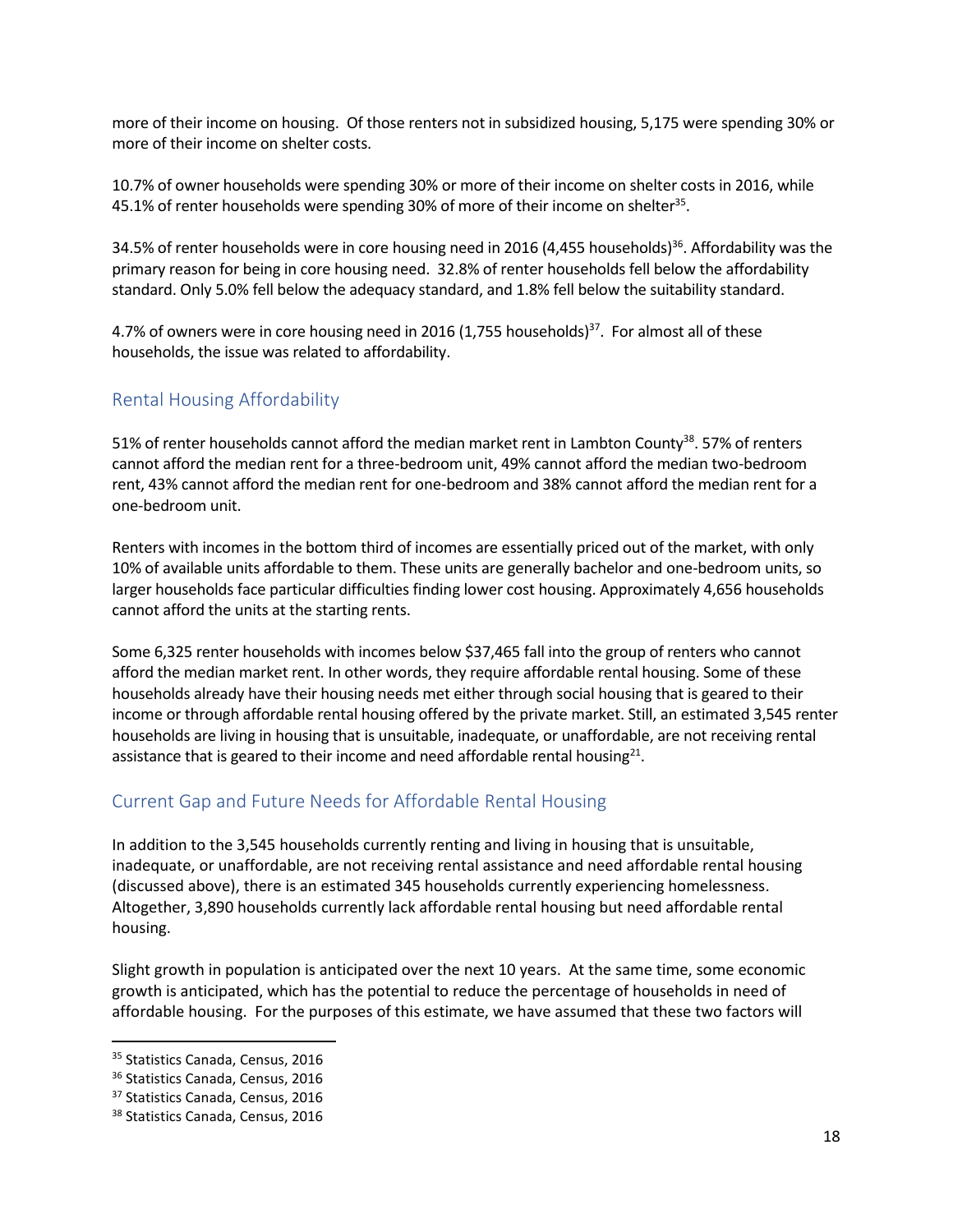cancel each other out and the number of households in need of affordable rental housing will remain constant at 3,890.

The above data points to a gap in supply of affordable housing in Lambton County. This undeniably creates barriers for survivors to leave their abusers. This makes transitional housing for women and their children fleeing domestic violence even more integral to meeting the needs of these women and children.

## <span id="page-18-0"></span>5.0 Housing Challenges of Women and Children Fleeing Domestic Violence

Women's ability to have their own long-term affordable residence is crucial to their ability to recover from abuse and build independent lives. However, some women face challenges in doing so.

#### <span id="page-18-1"></span>**5.1 Local Information**

#### Housing Status Upon Discharge from Shelter

Women's Interval Home generally only permits a six week stay. However, finding alternative housing within this timeframe can be challenging for residents. Women leave Women's Interval Home for a variety of housing and other destinations upon discharge. Many would benefit from transitional housing, including many of those leaving to stay with family or friends, those moving to transitional housing for youth, many of those renting a room, some of those moving to market rental housing, and some of those returning to their abuser.

The largest group of women leaves the shelter to stay with family or friends. The are a number of reasons why women move in with family and friends, including relocating out of the area, pets or childcare concerns, because they could not secure a unit during their six week stay, because they were not eligible for social due to a full time job but could not afford market rent, and because they were unable to apply for priority access to social housing.

Twelve women secure market rental units upon discharge. This was most commonly done (5 women) when they were denied priority access to social housing based on incorrect time frames or could not apply for priority access based on not having proper documentation or not meeting the priority mandate. The next most common reason (3 women) was that the needed to secure immediate housing and did not want to wait for social housing. Two were working full time and did not apply for social housing. Others secured a roommate (1) or secured a subsidy through CMHA (1).

Women moving to a room rental at discharge did so because of poor credit, lack of references, did not want to sign lease because they were waiting for social housing and did not know who long they would have to wait, or their budget did not allow for a unit.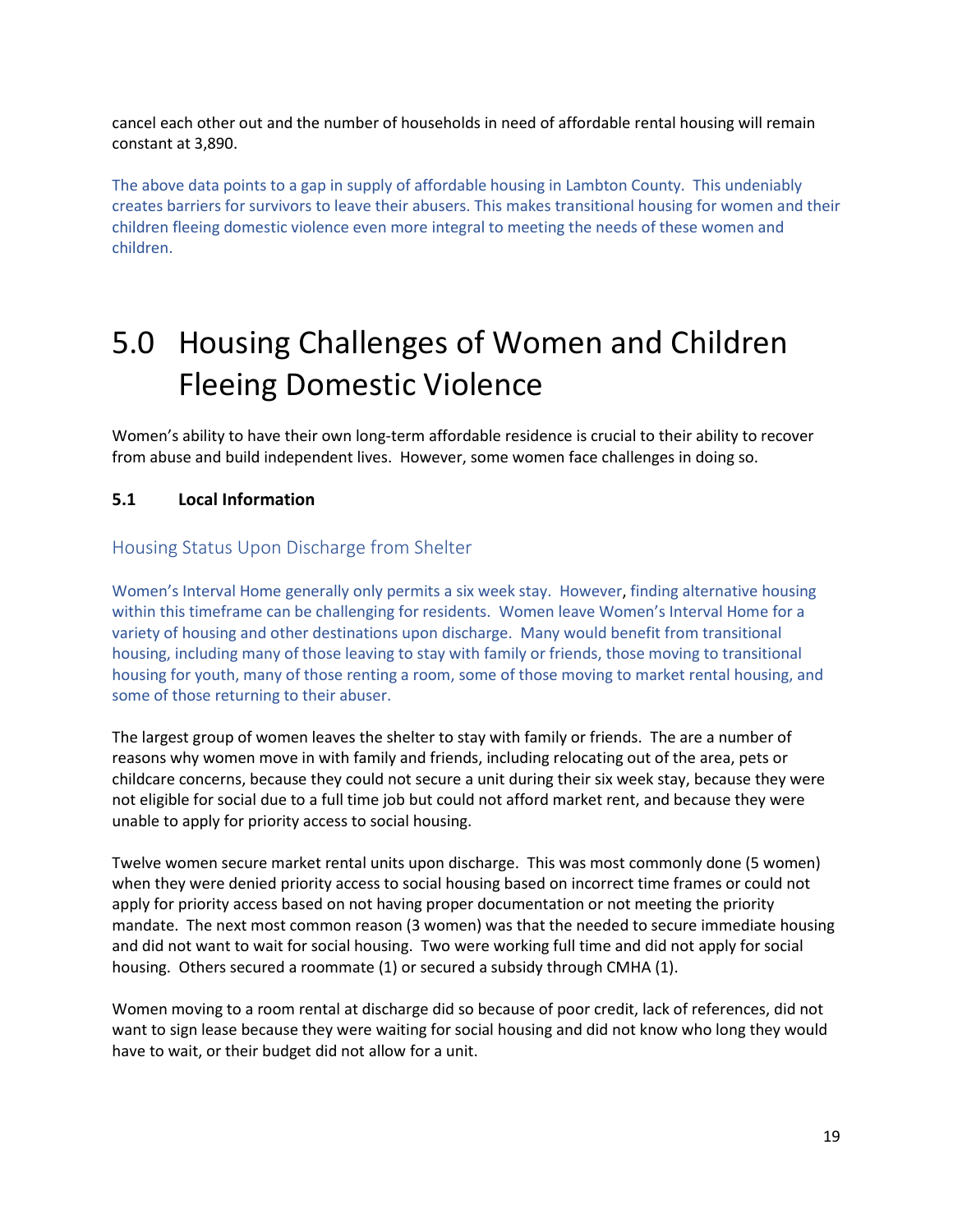While some (6) of the ten women returning to their listed abuser in 2021 wanted to reconcile, others did so because they felt there were a lack of other options for financial reasons or because wait times for housing were too long.

Of the four women who were able to obtain social housing, two women had approximately a six week wait, another had a two month wait while waiting for a unit. Another women had applied previously for a Portable Housing Benefit in another community, and was able to secure the unit during their six week stay.

| <b>Housing Status at Time of Discharge</b>   | <b>Number</b> | Percent |  |  |
|----------------------------------------------|---------------|---------|--|--|
| Stay with Family or Friends                  | 20            | 28%     |  |  |
| <b>Secured Market Rent</b>                   | 12            | 17%     |  |  |
| Non-Housing Destinations*                    | 11            | 15%     |  |  |
| <b>Return to Listed Abuser</b>               | 10            | 14%     |  |  |
| Return Home without Partner                  | 7             | 10%     |  |  |
| Room Rental                                  | 5             | 7%      |  |  |
| Social Housing                               | 4             | 6%      |  |  |
| <b>Transitional Housing for Youth</b>        | 3             | 4%      |  |  |
| <b>Total Known Destinations at Discharge</b> | 72            | 100%    |  |  |

| Housing Status of Residential Clients at Time of Discharge, 2021 |  |
|------------------------------------------------------------------|--|
|                                                                  |  |

\*Includes 4 transferred to other shelters for safety, 4 discharged to hospital, and 3 to treatment Does not include those who were involuntarily discharged to unknown locations Source: Women's Interval Home

These numbers suggest that a minimum of approximately half of the women leaving shelter would benefit from transitional housing. Applying an average of 108 unique women leaving shelter each year based on the past five years, and national average turnover rates (3.89 women per year), would translate into a need for a minimum of 14 units of transitional housing.

### Women Experiencing Homelessness for Reasons of Partner Abuse

The County of Lambton conducted a Homelessness Enumeration during the week of June 21-25, 2021. At the time of the enumeration, 352 people were experiencing homelessness (including 236 individuals who completed a survey, 89 people were observed to be experiencing homelessness and 27 children and dependent adults were identified)<sup>39</sup>. It is important to note that this represents a snapshot in time, rather than the number of people who experience homelessness over the course of a year or longer. Among those surveyed, 37% identified as women. Available research underestimates the scale of women's homelessness in Canada. Because women are more likely to experience [hidden homelessness,](https://www.homelesshub.ca/about-homelessness/population-specific/hidden-homelessness) they are less likely to appear in shelters, drop ins, public spaces, or social services. This means that women are undercounted in data, research, and Homelessness Enumerations<sup>40</sup>.

<sup>&</sup>lt;sup>39</sup> County of Lambton, 2021, Homelessness Enumeration Fall 2021

<sup>40</sup> Women's National Housing & Homelessness Network, https://womenshomelessness.ca/women-girlshomelessness-in-canada/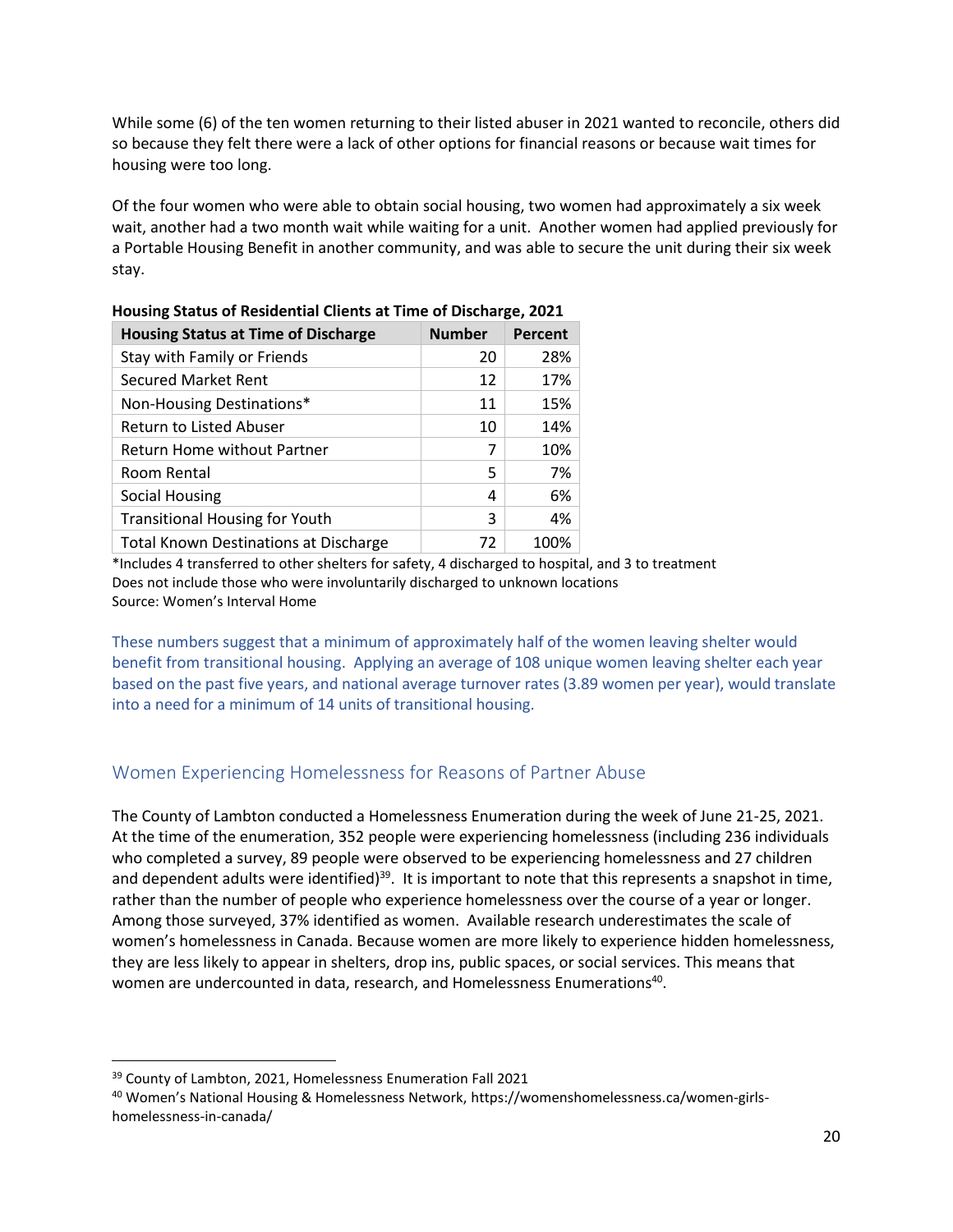In the County of Lambton's Homelessness Enumeration, 7% of respondents reported experiencing abuse by a spouse or partner as a cause for their current experience of homelessness. This includes people of all genders. It would be fair to assume at least 7% of women were experiencing homelessness as a result of abuse by a spouse or partner. This represents approximately 8 women identified during the homeless enumeration.

#### <span id="page-20-0"></span>**5.2 National Information**

Over three quarters (77%) of residents of residential facilities for victims of abuse in Canada reported that they faced a lack of affordable, appropriate long-term housing upon departure. Half (50%) also report underemployment and low incomes among the top challenges they faced.

On snapshot day, 103 women and 30 accompanying children departed a facility, 94% of whom left short-term facilities. For 95 of those women, information was reported regarding their destination:

- 21% were returning to a residence where their abuser lived,
- 18% reported they were going to live with friends or relatives,
- 11% were entering another residential facility for victims of abuse and
- 8% were returning home without the abuser there.

For 36% of the women, either the facility or the women did not know where they were going upon departure from the facility.

### Women Experiencing Homelessness for Reasons of Partner Abuse

It is estimated that more than 235,000 people experience homelessness in a year in Canada<sup>41</sup>. Based the number of people in the County of Lambton as a proportion of the national population, this would mean that approximately 814 people experience homelessness in the County of Lambton over the course of a year.

Intimate partner violence is recognized as one of the leading causes of homelessness among women<sup>42</sup>. Approximately 25% of homeless women have identified domestic violence as being a major contributor to their homelessness<sup>43</sup>. Domestic violence victimization has both direct and indirect pathways to homelessness. Many abusers intentionally destroy their victims' economic and housing stability by ruining their credit, stealing their money, destroying their property, or preventing them from working, as a means of trapping them in the relationship<sup>44</sup>. Further, the domestic violence itself often leads to injuries, depression, posttraumatic stress disorder (PTSD), and frequent absences from jobs or school, all of which can then contribute to homelessness<sup>45</sup>. Sometimes, domestic violence survivors flee their homes and find new immediate housing, only to realize they can not afford it on their own<sup>46</sup>.

<sup>41</sup> Gaetz S, Dej E, Richter T, Redman M. *The State of Homelessness in Canada 2016*. Toronto: Canadian Observatory on Homelessness Press, 2016.

<sup>42</sup> Baker, Billhardt, Warren, Rollins, & Glass, 2010; Rollins et al., 2012; U.S. Conference of Mayors, 2005

<sup>43</sup> Jasinski et al., 2002; Wilder Research Center, 2007

<sup>44</sup> Adams, Sullivan, Bybee, & Greeson, 2008; Adams, Tolman, Bybee, Sullivan, & Kennedy, 2012; Hahn & Postmus, 2014.

<sup>45</sup> Adams, Bybee, Tolman, Sullivan, & Kennedy, 2013; Lacey, McPherson, Samuel, Sears, & Head, 2013

<sup>46</sup> Galano, Hunter, Howell, Miller, & Graham-Bermann, 2013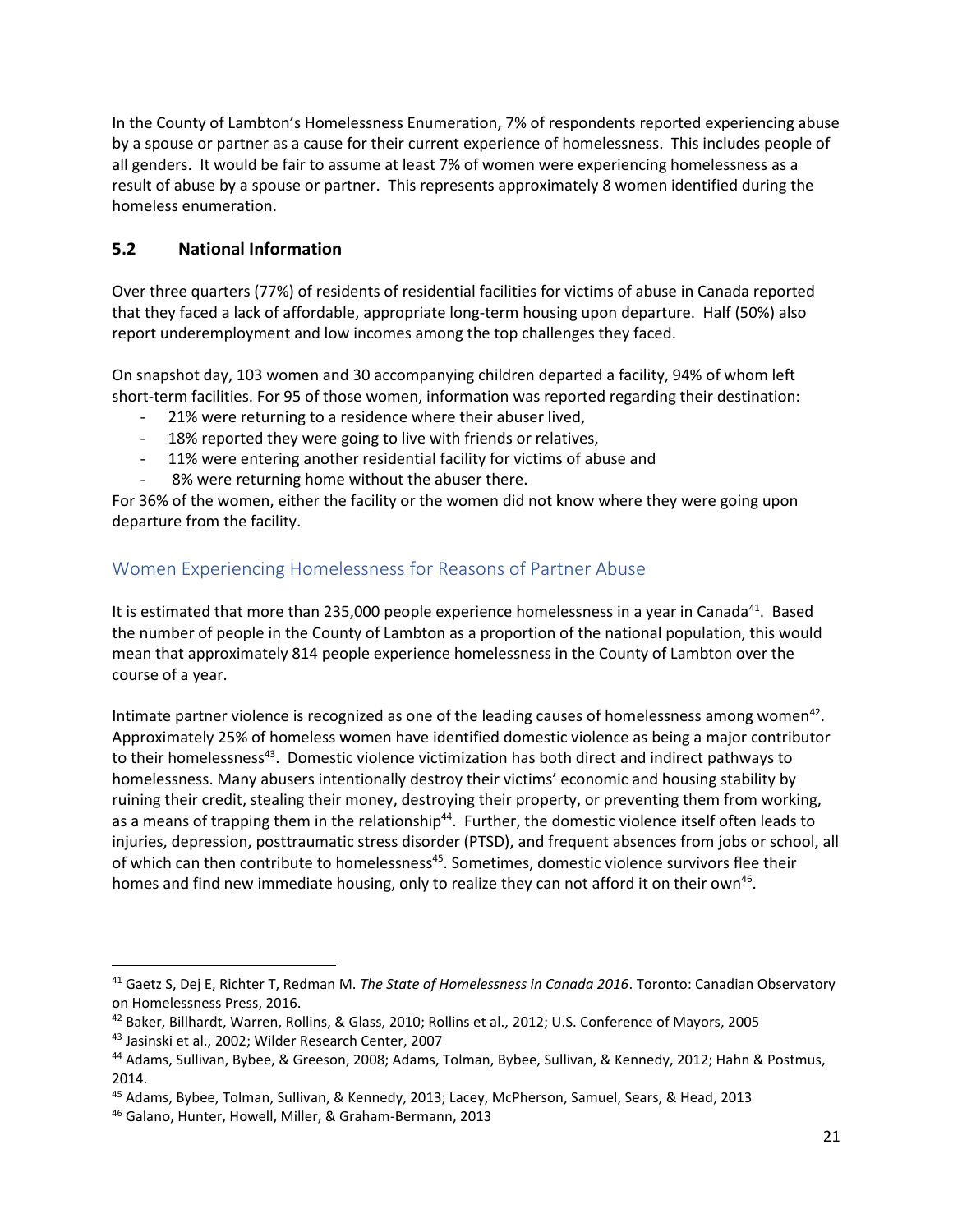## <span id="page-21-0"></span>6.0 Population-Based Estimates of Need for Residential Services for Women and Children Fleeing Domestic Violence

The Council of Europe recommends a minimum standard of one place in a women's shelter per 7,500 population<sup>47</sup>. Applying this figure to the population of the County of Lambton, there should be approximately 14 places for women and children fleeing domestic violence. No similar benchmarks are available, in Canada or have been identified elsewhere, for transitional housing.

## <span id="page-21-1"></span>7.0 Service Needs

#### <span id="page-21-2"></span>**7.1 Local Information**

Women's Interval Home currently provides a variety of programming, including:

- Transitional support to help women and their children plan for the future and secure housing
- Individual and group counselling
- Child witness counselling, and
- Social programming, including a youth relationship program, mother's support group, kids craft group.

Women's Interval Home has identified that many of its clients have experienced brain trauma and would like to make brain trauma recovery services available to its transitional housing residents.

#### <span id="page-21-3"></span>**7.2 National Information**

There are a number of best practices related to the service provided in transitional housing for women and children fleeing domestic violence:

- Shelters and transitional housing should empower women to regain control in their lives and achieve their goals through counseling, support groups and case planning<sup>48</sup>.
- Services should be based on the best interests and needs directly expressed by the affected woman. Women should have the right to self-determination and individual decision-making related to the services they receive and should be provided with information about services and resources in order to make informed decisions.
- Services should be responsive to the cultural, spiritual, and religious needs of women and their children and should address a wide range of challenges women may face through a combination

<sup>&</sup>lt;sup>47</sup> Council of Europe, Group of Specialists for Combating Violence against Women (2000) Final Report of Activities of the EG-S-VL including a Plan of Action for Combating Violence against Women EG-S-VL (97) 1, p. 73.

<sup>48</sup> Gierman et al, ND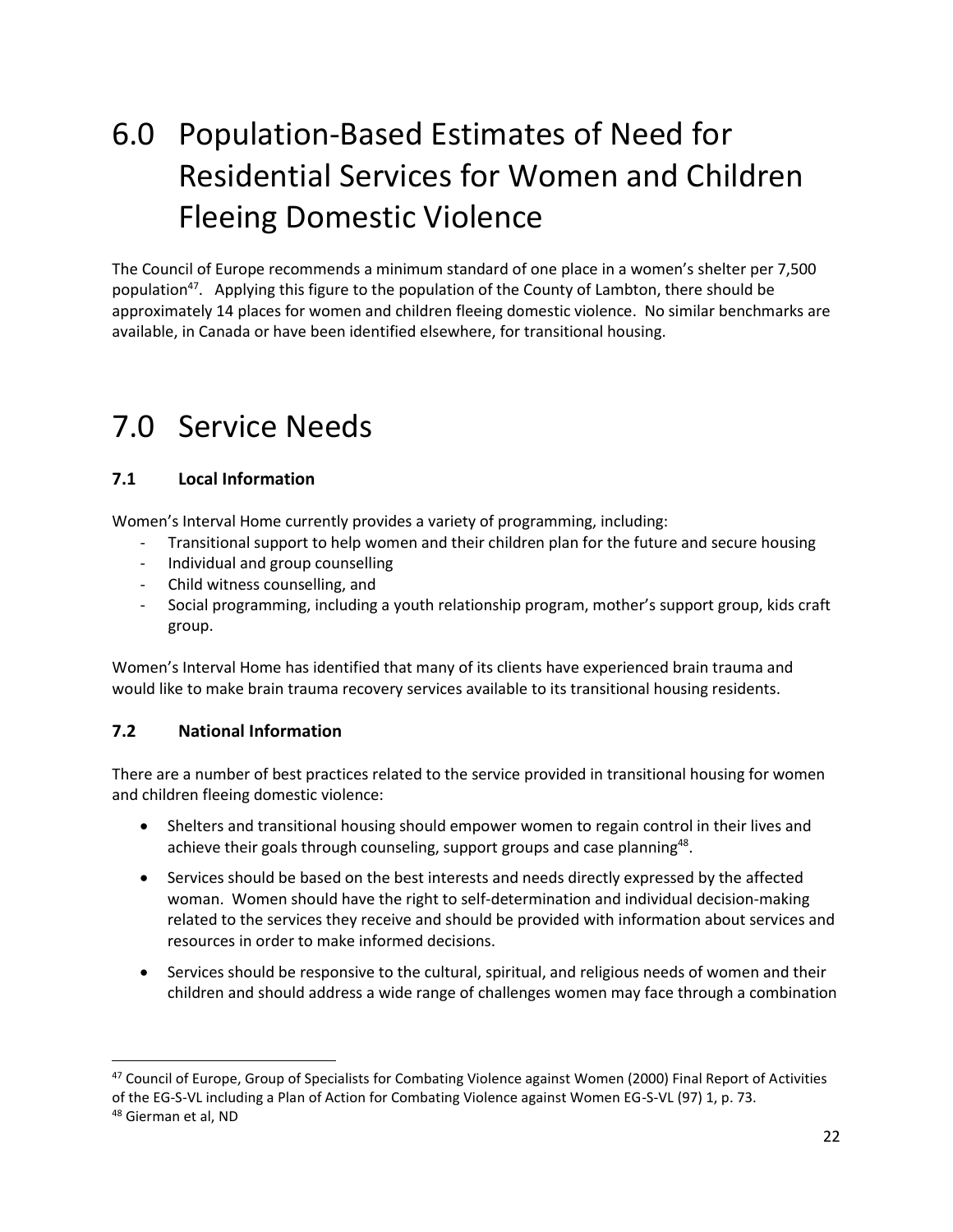of direct service provision, individual advocacy, and participation in coordinated community responses to facilitate survivor access to services not provided on site<sup>49</sup>

- Services should be appropriately tailored to the diverse needs of those seeking support. The support may include:
	- crisis intervention, risk assessment and safety planning.
	- Emotional support
	- medical treatment
	- counseling and therapeutic supports
	- financial and economic assistance
	- legal assistance
	- long-term housing support
	- counseling and related support for children accompanying their mothers
	- supporting women and children to navigate or access a variety of systems, including but not limited to justice, employment, housing supports, health, police, education, child welfare services, and traditional knowledge holders for Indigenous women<sup>50</sup>
- Shelters should provide services that recognize the unique needs of children, which could include providing referrals to community services $51$
- Indigenous women and dependents should be connected with traditional knowledge holders, provided space for traditional practices, and provided information and referrals about culturally appropriate services, as requested by the women and dependents. Shelters should work collaboratively with First Nation communities, as well as urban Aboriginal organizations to establish effective and responsive polices, services and supports for Indigenous women and  $denedents<sup>52</sup>$
- Where feasible, services should be integrated into one location, such as a "one-stop crisis centre". This may include access to health, counseling, legal and other services provided by multiple organizations in one location<sup>53</sup>

Women's Shelters Canada's survey of domestic violence and second stage shelters in Canada found the following related to service provision in transitional housing:

- Of the 74 who responded to the question about types and frequency of counselling services offered at their shelters, 82% reported that they "often" provided counselling to individuals and 72% reported that they "often" provided group counselling
- Almost half (46%) reported "often" providing specific counselling to children who had been exposed to domestic violence

<sup>49</sup> Gierman et al, ND; MCCSS, ND

<sup>50</sup> Gierman et al, ND

<sup>51</sup> Gierman et al, ND

<sup>52</sup> MCCSS, ND

<sup>53</sup> Gierman et al, ND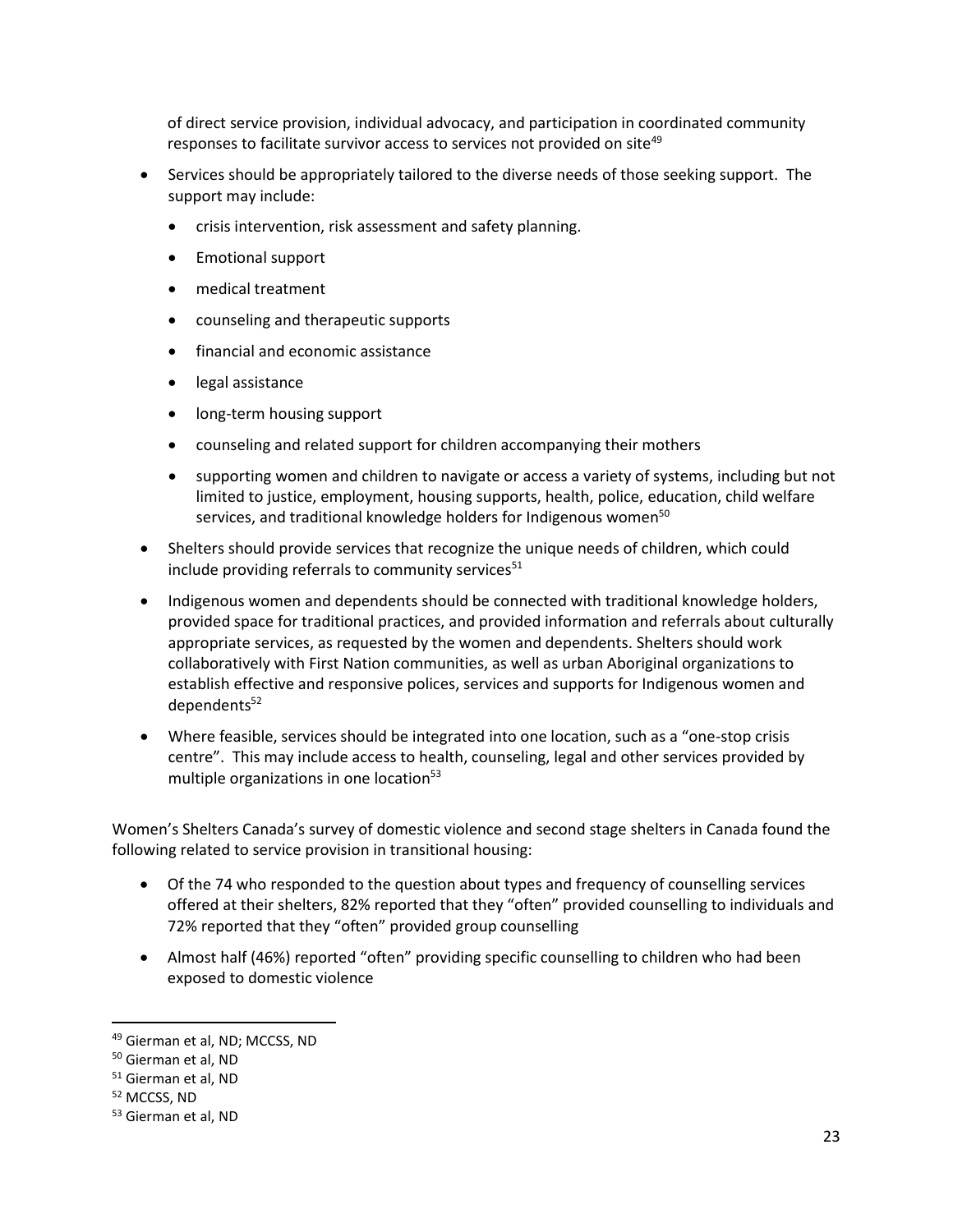- Almost all (67 of 74, or 91%) reported providing assistance navigate social assistance
- 85% reported "often" providing support to help residents find housing
- Two-thirds (51 of 74, or 69%) of respondents reported that they "often" provide support in accessing health services including help with setting up appointments and attending appointments
- Almost three-quarters (70%, 52 of 74) reported that they "often" provided support to help with legal issues
- Of the 73 who responded, 84% "often" provided support for mothers who come into contact with the child welfare system
- Although no second stage shelters reported having a dedicated addictions counsellor on-site (see Section 7), 43% (32 of 74) reported "often" and 43% "sometimes" providing these supports
- One-third (26 of 74, or 35%) reported that they "often" and 24% "sometimes" offered parenting programs for women residing in second stage shelters
- Of the 73 that responded, 49% of second stage shelters reported that they "often" and 29% "sometimes" offered school support to children (including school registration, speaking to teachers and school staff, and helping with homework)
- Nine second stage shelters (19%) reported having a childcare worker on-site.
- Close to one-third (22 of 72, or 31%) of respondents indicated that they could "often" and 32% "sometimes" offer some form of childcare
- While 67% reported serving Indigenous women, only 11% were able to "often" offer culturally appropriate programs<sup>54</sup>

Traumatic Brain Injury is common amongst women survivors of intimate partner violence<sup>55</sup>. Some 35-80% of women affected by intimate partner violence experience symptoms of traumatic brain injury<sup>56</sup>. It is reported that up to 75% of women do not seek medical care for suspected brain injury<sup>57</sup>. Survivors and care providers can also mistake brain injury symptoms for the emotional distress brought about by the abuse itself.

### 8.0 Access and Inclusion Needs

Based on the profiles of women and their children seeking shelter and experiencing domestic violence discussed above, consideration should be given to the following access and inclusion needs.

<sup>54</sup> Women's Shelters Canada, 2019

<sup>&</sup>lt;sup>55</sup> A. S. Ivany and D. Schminkey, "Intimate partner violence and traumatic brain injury: State of the science and next steps," Fam. Community Heal., vol. 39, no. 2, pp. 129–137, 2016

<sup>&</sup>lt;sup>56</sup> Kwako LE, Glass N, Campbell J, Melvin KC, Barr T, Gill JM. Traumatic brain injury in IPV: A critical review of outcomes and mechanisms. Trauma Violence Abuse 2011; 12:115–126

<sup>&</sup>lt;sup>57</sup> A. S. Ivany and D. Schminkey, "Intimate partner violence and traumatic brain injury: State of the science and next steps," Fam. Community Heal., vol. 39, no. 2, pp. 129–137, 2016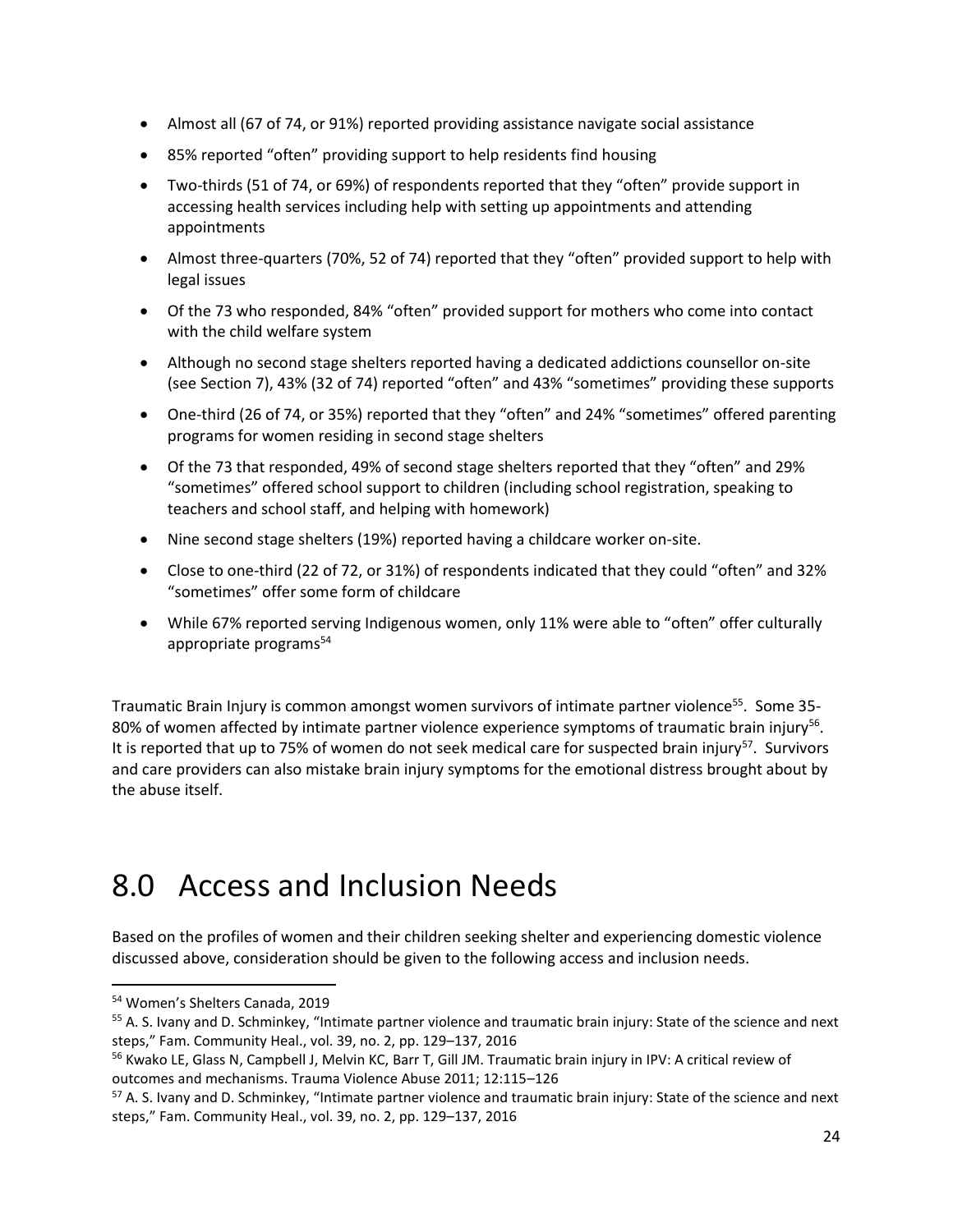The over-representation of Indigenous women and children seeking services suggests the need for space for Indigenous women and children to engage in culture, transitional and holistic healing through:

- Space for Elders. Shared programming or office space for Elders to meet with individual or groups of women.
- Sacred spaces. Space for holistic healing, balcony or a ventilated room that can be used for smudging or pipe ceremonies.
- Communal living rooms. A living room like setting where users can socialize and build friendships.
- Indigenous artists. When possible, consider incorporating the work of local Indigenous artists or carvers into the construction and design of the space<sup>58</sup>.

Intimate partner violence affects many 2SLGBTQ+ people. It will be important to create an inclusive space for both women and their children / teenagers. Private bedrooms and washrooms should be provided for those not comfortable sharing their personal space and gender neutral language should be used where possible.

Women leaving an abusive relationship often fear for the safety of their pets and service animals. Abusers may use animals to manipulate women to stay in a violent relationship or return to one. Ideally, women and children will not have to be separated from their animal. Designing housing to accommodate pets and service animals can help women to feel more at-home.

The space should be designed to ensure accessibility for women and their children with disabilities.

## 9.0 Considerations for Location

Good practice suggests that transitional housing should be located in proximity to services, employment, and existing social connections to support resident's regaining independence. Considerations should also be made as to whether the neighbourhood feels safe, particularly when women are walking with children.

## <span id="page-24-0"></span>10.0 Conclusions on Estimated Need for Transitional Housing Targeted toward Women and Children Fleeing Domestic Violence

Women's Interval Home's data on the number of women accessing shelter, and their housing destination at discharge, suggests the need for a minimum of 14 units of transitional housing for women and children fleeing domestic violence. However, a number of factors suggest that demand could be even higher than 14 units. For example, the 14 unit minimum does not consider the number of women

<sup>58</sup> BC Housing, Design Guidelines for Women's Safe Homes, Transition Houses, Second Stage Housing, and Long-Term Rental Housing, 2021 Update